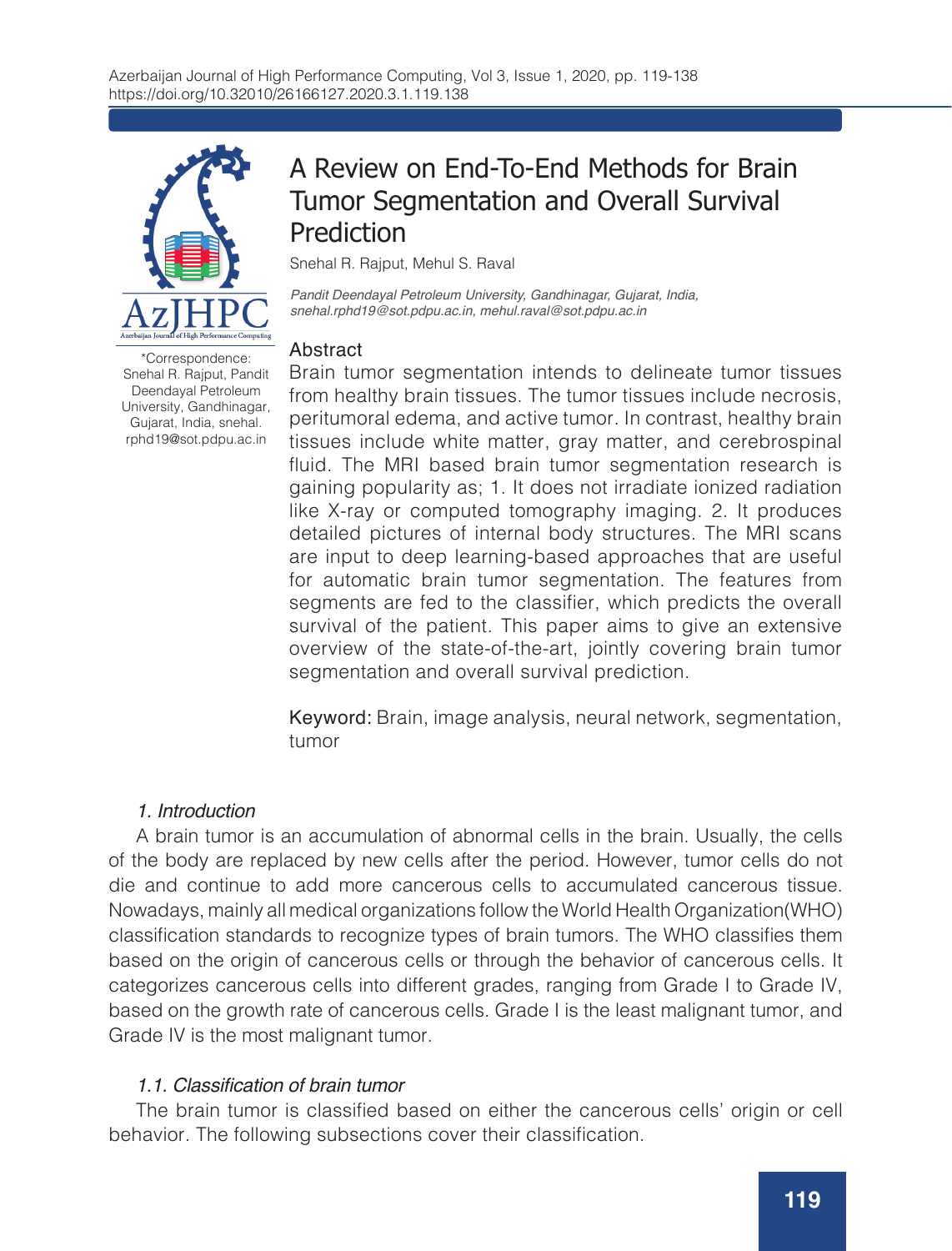## 1.1.1. Brain tumors based on the origin of the cancerous cells

In a primary brain tumor, the genesis of cancerous cells lies in the brain, and it does not escalate to different body parts. Secondary brain tumors grow in the different parts of the body, and cancerous cells migrate to the brain. Lung, kidney, breast, skin, and colon are the most common organs from which the cancerous cells can spread to the brain. They are also known as metastatic brain tumors.

### 1.1.2. Tumors based on cell behavior

Benign brain tumors are the least invasive type of brain tumor, and they are noncancerous cells. Typically, benign tumors grow at a low pace and do not invade other neighboring tissues. Malignant brain tumors range from noninvasive type to most invasive type. Based on the growth rates, different cancerous cells can invade proximate healthy brain tissue. The most common type of primary brain tumor found in adults is Glioblastomas, also called Glioblastoma multiforme (GBM). Glioblastomas are a fastgrowing type that grows from glial cells. High-grade gliomas (HGG) have a higher proliferation rate than low-grade gliomas(LGG), and hence they need intense clinical treatment plans.

Most patients with GBMs die in less than a year, and virtually none has long-term survival chances. These tumors have drawn enormous attention from the research community; for early detection and therapeutic planning of the patient. It can improve the survival tenure of the patient. Also, due to high variability in appearance, shape, and locations in the brain, segmentation in multimodal MRI scans is one of the most critical tasks in biomedical imaging areas. The MRI gives detailed anatomical information of the brain in all three planes; axial, sagittal, and coronal (cf. Fig. 1). It is useful in diagnosing a tumor, treatment plans, aid surgery, and after therapy planning.



*Fig. 1. Brain anatomy in axial, sagittal, and coronal planes (Preston, D., 2006).*

## 1.2. Types of MRI sequences

Different types of MRI sequences are; 1. T1 weighted (T1); 2. T2 weighted MRI (T2); 3. Gd-enhanced T1-weighted (T1Gad); 4. Proton Density-weighted MRI (PDW); 5. Fluid Attenuated-Inversion Recovery (FLAIR); 6. functional-MRI; 7. Diffusion-weighted Imaging (DWI). Pulses with short repetition-time (RT) and time-to-echo (TTE) produce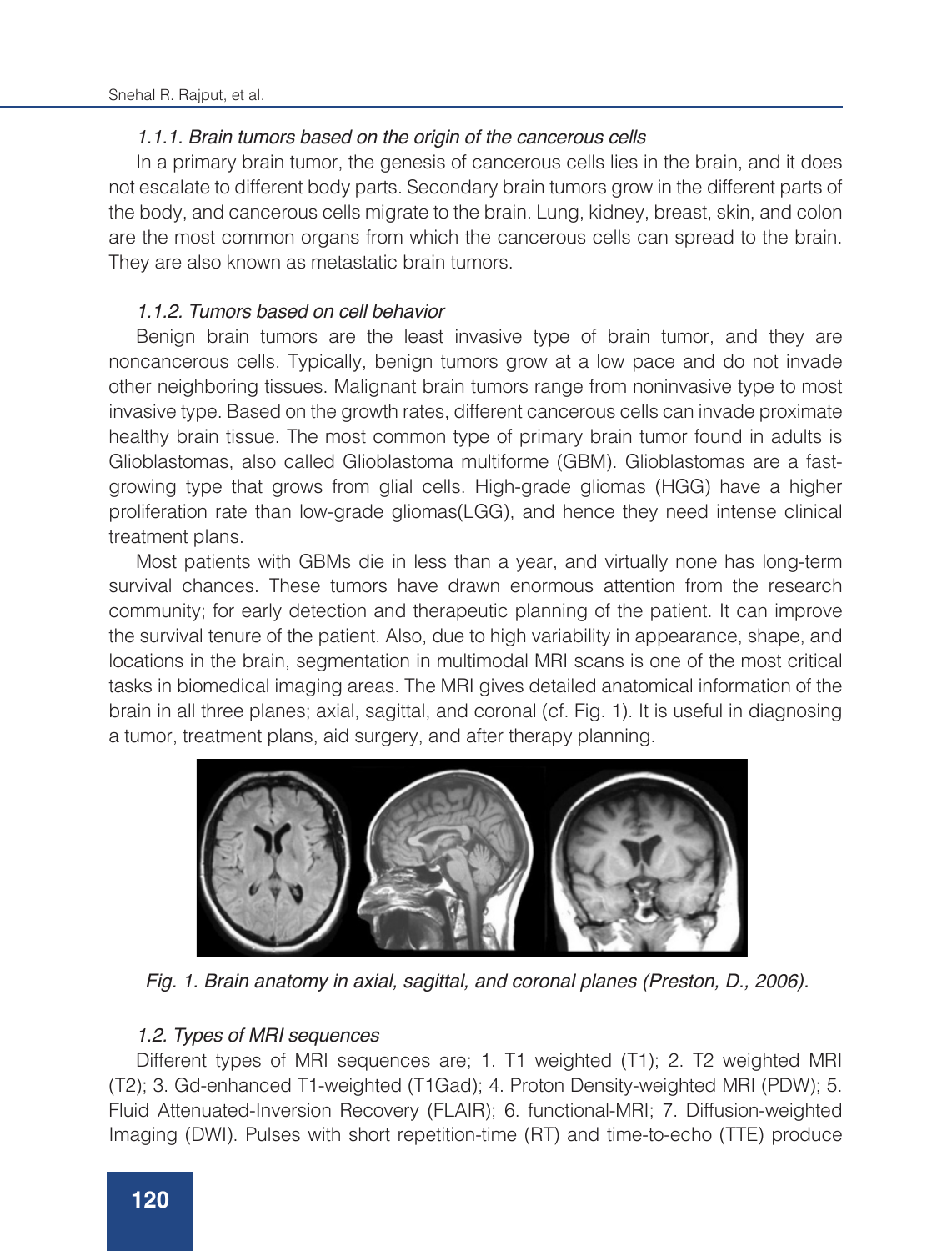T1 sequences. The RT is the time duration between successive pulse sequences applied to the same image slice. The TTE is the time duration between sending the radio frequency pulse and receiving the echo signal. T1-weighted sequence provides a proper differentiation between white matter (WM) and gray matter(GM), while cerebrospinal fluid (CSF) appears black due to lack of signal.

Conversely, by increasing both RT and TTE time, T2 sequences take place. It gives a good contrast between CSF and brain matter, where CSF appears brighter, and brain matter appears darker. Typically, T1-weighted and T2-weighted sequences can be ascertained easily by considering CSF as it looks bright on T2 weighted sequence and dark on T1-weighted sequence. Another widely used MRI image scan is FLAIR. Brain image in both T2 weighted images and FLAIR looks similar, with the only difference between the TTE and RT times are quite long in the FLAIR sequence. Like the T2, in FLAIR, gray-matter looks brighter than the white-matter, but CSF looks dark here compared to T2. FLAIR images are susceptible to pathological conditions and make the distinction easy between the CSF and anomalies.

Another commonly used MRI sequence is T1 Gd, obtained by injecting a nontoxic contrast-enhancing agent called Gadolinium. During imaging, when Gadolinium reduces the intensities of T1 images. Hence, it is very bright on T1 weighted sequences. In this paper, we discuss the end-to-end methods used for Brain Tumor Segmentation (BTS) and overall survival (OS) prediction of patients using MRI modality. The schematic diagram of the end-to-end approach is in Fig. 2.





Fig. 2 A schematic diagram for the end-to-end approach for BTS and OS prediction.

Manual diagnosis of tumors from the MRI scans is a time-consuming, complicated, and complex task. Also, the delineation of tumors from healthy tissues relies on the experience of the experts. Hence, there is a need for automation in this task, which can segment tumors with desired precision and accuracy (Işın, A., Direkoğlu, C., & Şah, M., 2016). The rest of the paper proceeds as follows: The second section includes methods for BTS, its challenges, Brain Tumor segmentation (BraTS) challenge tasks, and dataset. The third section has the classification of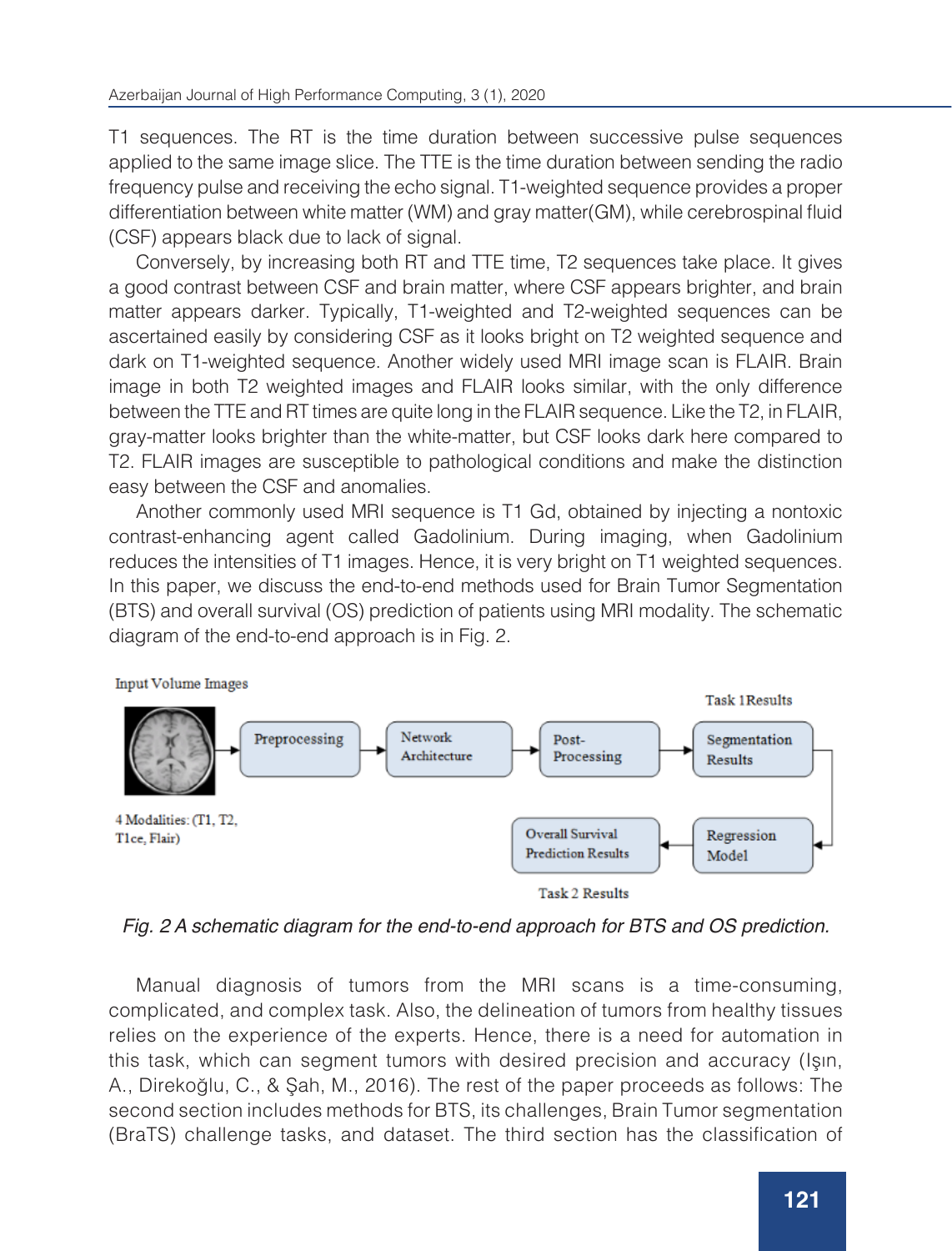the Convolutional Neural Network(CNN), with section four covering a literature survey of joint approaches for BTS and OS Prediction. The last section covers the conclusion and future work.

#### 2. Brain-Tumor Segmentation Methods

Methods for BTS can be classified based on the level of user intervention, i.e., manual-segmentation, semi-automated segmentation, and fully automatedsegmentation.

#### 2.1. Manual segmentation methods

Manual-Segmentation methods involve manually marking boundaries between healthy and tumor tissues, assigning labels to the region based on anatomic structures. Additionally, it needs broad and in-depth knowledge of anatomy and software tools. Typically, manual segmentation works on contrast-enhanced MRI images. It demarcates tumor areas slice by slice, which restricts expert raters' view and hence not able to produce excellent outlined images (Prastawa, M., Bullitt, E., Moon, N., et al., 2003). Apart from this, manual segmentation outcomes are subject to considerable variability compared to ground truth results. It is due to changes in the shape, location, and appearance of cancerous tissues. Manual segmentation will not be optimal due to the use of a single image modality. In contrast, the integration of information from multi-modalities can give optimal segmentation results.

#### 2.2 Semi-automated segmentation methods

In semi-automatic segmentation methods, the intervention of an expert is needed mainly to initialize the parameters, feeding response back to the model to improve results and its evaluation (Işın, A., Direkoğlu, C., & Şah, M., 2016). The process can include initializing parameters needed as input for computation such as of the tissue source in the form of seed point selection (Sauwen, N., Acou, M., Sima, D. M., et al., 2017), of the region area (Guo, X., Schwartz, L., & Zhao, B., 2013). In contrast, feedback response to the model includes recalibrating the input parameters based on the result obtained. Although semi-automated segmentation methods are faster and give competent performance than manual segmentation, improper initialization of parameters may lead to suboptimal segmentation results (Prastawa, M., Bullitt, E., Moon, N., et al., 2003).

#### *2.3 Fully automated segmentation methods*

In fully automatic methods, the computer segment tumors based on algorithms without any human intervention. Many non-deep learning-based approaches were proposed earlier for tumor segmentation (before 2014) such as random forest classification, extremely random forest-based Markov Random Field (MRF)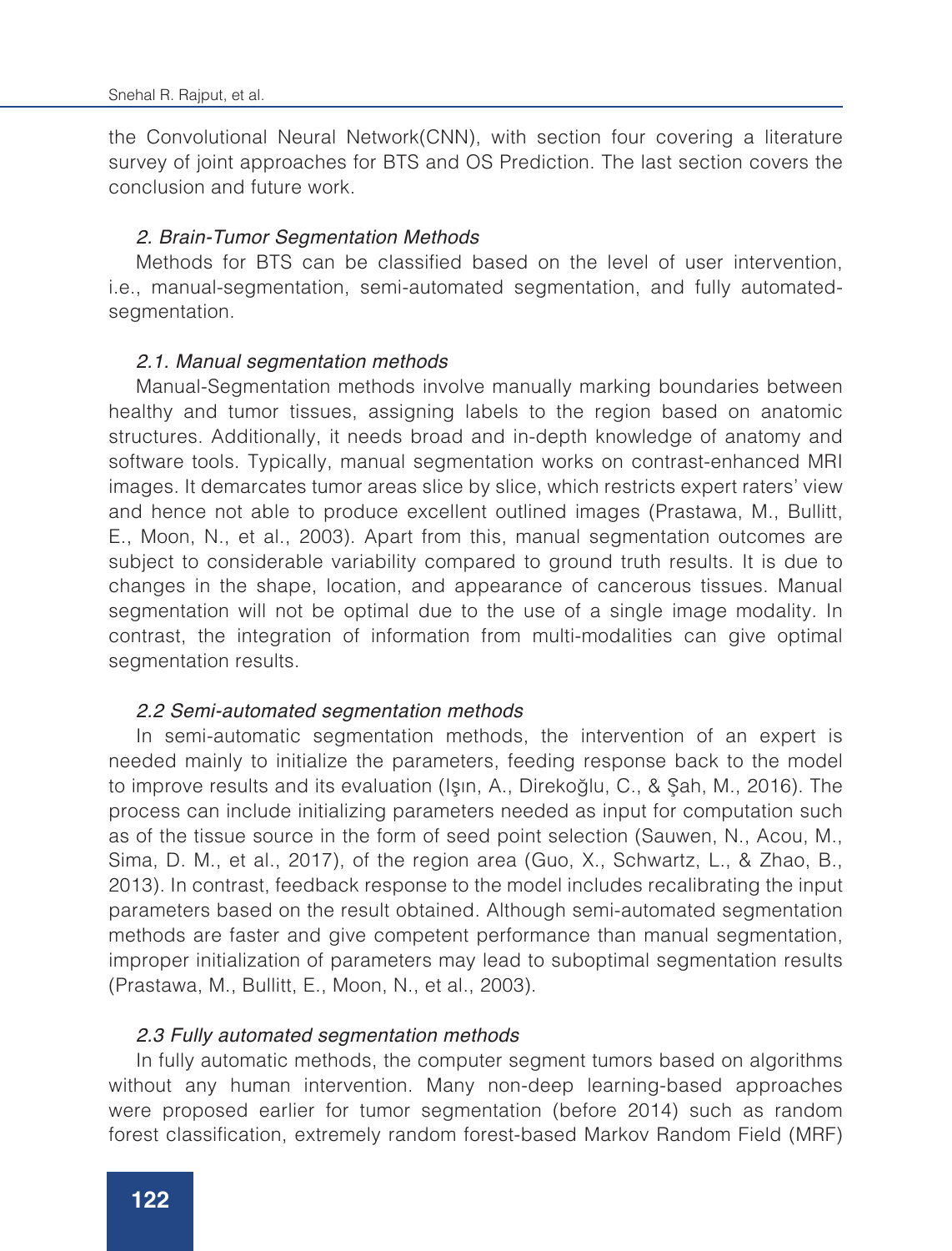classification. However, with the advent of deep learning and faster computation, deep learning-based approaches are used for automated segmentation problems.

## 2.3.1. Challenges for automatic brain tumor segmentation

The automatic segmentation of brain tumors is a difficult task due to heterogeneity in tumor tissues. It also suffers from class imbalance, e.g., tumor occupies minimal volume compare to other parts of the brain. It is clear from Table 1, which shows normal tissues occupying 98% of the brain volume. It also lacks large size annotated multimodal datasets, and there is a lack of uniformity among various datasets. The next subsection covers one such relevant dataset.

| Table 1: Class imbalances in the dataset (Vaidhya, K., Thirunavukkarasu, S., Alex, V., & Krish- |  |  |  |
|-------------------------------------------------------------------------------------------------|--|--|--|
| namurthi, G., 2015).                                                                            |  |  |  |

| Labels                | % of brain volume |
|-----------------------|-------------------|
| <b>Normal Tissues</b> | 98.00             |
| <b>Necrotic</b>       | 00.18             |
| Peritumoral-Edema     | 01.10             |
| Non-Enhancing Tumor   | 00.12             |
| <b>Active Tumor</b>   | 00.18             |

## 2.3.2. BraTS-2019 tasks and dataset

Due to nonuniformity and variations in the dataset, objective evaluation of brain tumor segmentation methods and overall survival prediction are challenging tasks. However, with the advent of standardized benchmark, the BraTS, have become a widely accepted platform for the comparison of various segmentation methods using a common dataset. BraTS 2018 onwards challenge includes three tasks: 1) tumor segmentation, 2) overall survival prediction, and 3) uncertainty estimation for the predicted tumor sub-regions.

The BraTS-2019 [8-10] training dataset includes 335 cases, which contains 259 High-Grade-Glioma and 76 Low-Grade-Glioma cases. The validation dataset consists of 125 cases, along with the ground truth segmentations of each case. For each subject, there are four MRI preoperative scans (T1 weighted, T1 with Gadolinium, T2 weighted, and FLAIR). The ground truth results with annotated labels include Necrotic and Non-Enhancing tumor core NCR/NET (label-1), edema (label-2), active tumor (label-4), and 0 for everything else. The dataset preprocessing includes bias-field correction and registration. The scans are skullstripped and resampled to an isotropic resolution of 1x1x1. Width, height, and depth of each sample are 240, 240, and 155, respectively.

For overall survival prediction, the dataset contains a .csv file, which includes 260 samples for the training set and 126 samples for the validation dataset. Each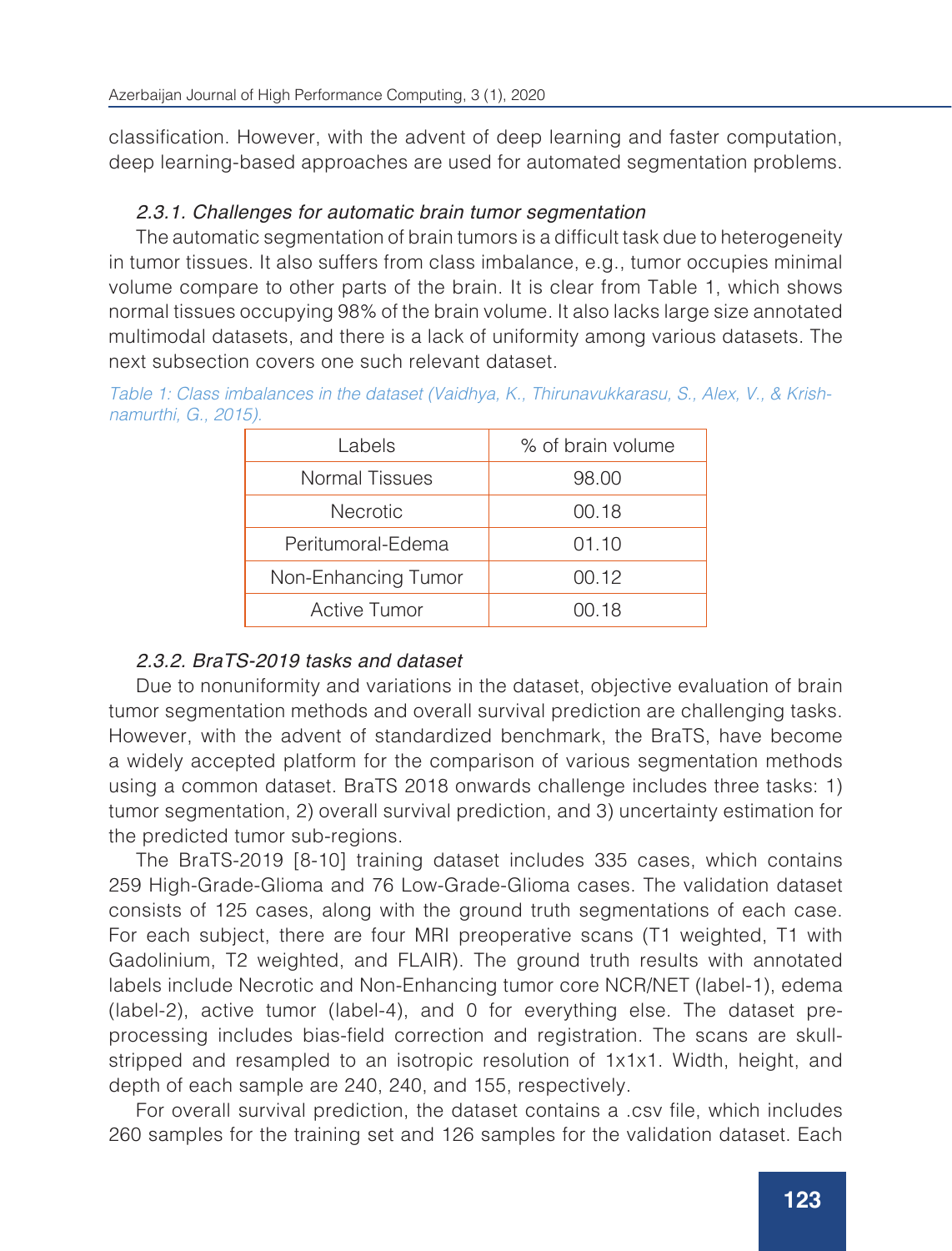sample includes age (range from 27 to 80 years), survival days (range from 23 to 1592 days), and resection status.

#### *2.3.3. Task 1 Similarity measures*

For objectifying segmentation tasks, the following performance metrics are used:- Dice Similarity Coefficien (Dice-score), Hausdorff distance (since BraTS 2017), specificity, and sensitivity for three central tumor regions; whole-tumor (WT), tumorcore (TC) and enhancing-tumor (ET) (Menze, B. H., Jakab, A., Bauer, S., et al., 2014).

Dice-score: It is defined as follows

$$
Dice Score (S, T) = \frac{2 * |S \cap T|}{|S| + |T|}.
$$

It has a value between 0 and 1. The 0 indicates no match, and 1 signifies the perfect match between predicted and ground truth labels.

Sensitivity (True-Positive-Rate): It is defined as follows:

## $\{Sensitivity =\}$

$$
Sensitivity = \frac{True \ Positive + False \ Negative}{True \ Positive + False \ Negative}
$$

Specificity (True-Negative-Rate): It defined as follows:

# $Specificity = \frac{True\ Negative}{True\ Negative + False\ Positive}$

The Dice score, sensitivity, and specificity cover the spatial overlapping of the segmented regions and ground truth regions.

A different class of metric calculates the maximum overall surface distance between two given finite element sets  $P = \{p1, p2, p3, \ldots pk\}$  and  $Q = \{q1, q2, q3, \ldots, qk\}$  known as Hausdorff distance (Sim, K. S., Nia, M. E., Tso, C. P., & Kho, D. T. K., 2016)

 $Hausdorff(P,Q) = \max\{h_d(P,Q), h_d(Q,P)\}\,$ 

$$
h_d(P,Q) = \max_p \in P\left\{\min_q \in Q\{d(p,q)\}\right\},\
$$

$$
h_d(Q,P) = \max_p \in P\left\{\min_q \in Q\{d(q,p)\}\right\},\
$$

where  $d(q, p)$  is the Euclidean distance between point q and p. The functions  $h_d(P, Q)$ , and  $h_d(Q, P)$  are known as Hausdorff distances measured from P to Q and Q to P, respectively. The function  $h_d(P,Q)$  determine the nearest point in Q for each point in P. The maximum of the values is known as the most mismatched point of P. The Hausdorf  $f(P,Q)$  is the maximum distances of  $h_d(P,Q)$  from P to Q and from P to Q for  $h_d(Q, P)$ .

#### 2.3.4. Task 2: Overall survival prediction

Upon segmentation, imaging features are given to machine learning algorithms to predict patient overall survival days. Typically, the prediction task uses imaging and clinical features. Various handcrafted features are; 1. tractographic; 2. spatial like the location of the tumor, the centroid of tumors; 3. first order and second-order statistics; 4. the length of the major axis, minor axis, surface area, and volumetric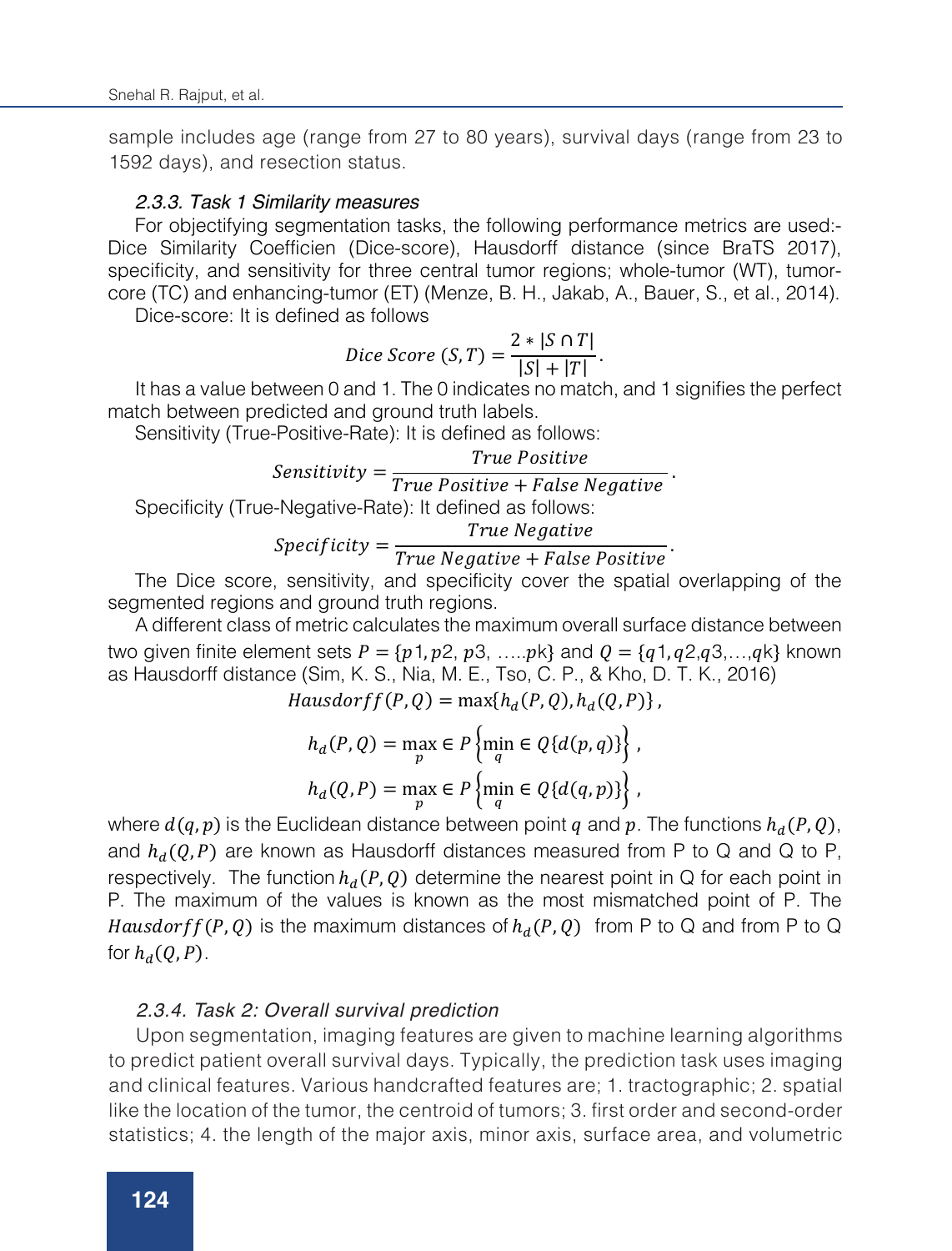feature; 5. Geometric features such as enhancing tumor inhomogeneity, tumor surface area irregularity. The geometric features are prudent for predicting overall survival days (Jungo, A., McKinley, R., Meier, R., et al., 2017). Some approaches use Visually Accessible-Rembrandt Images(VASARI); features defined by The Cancer Imaging Archive (TCIA). It is a part of the REMBRANDT project, which had 25 features describing the morphological structure of the brain.

The survival days of patients in the BraTS challenge are classified into three groups of Long-Term-Survivors (≥ 15 Months), Mid-Term-Survivors(≥ 10 Months, and < 15 Months), and Short Term-Survivors (< 10 Months).

## 2.3.5. Task 3: Uncertainty estimation of segmentation

It measures the confidence of the label assigned to each voxel, and the value ranges between 0 and 100, where '100' represents the least confident prediction, and '0' represents the most confident prediction. The voxels exceeding specific predetermined threshold values (T) can be filtered out. The performance of the network architecture is on the resulting voxels Dice score. Removing uncertain voxels or pixels will ideally increase the dice score of the segmentation results. The confidence measures give vital information about the reliability of segmentation results and help determine a critical situation where a medical review is necessary. The confident measure of the voxels can help to identify pixels or voxels that have not segmented, and therefore can be used to ratify the segmentation results [8].

In this paper, we discuss various deep learning-based end-to-end approaches encompassing Task 1 (Tumor segmentation) and Task 2 (Overall survival prediction). The paper also discusses a brief overview of techniques used to estimate the uncertainty of segmentation (Task 3) in Section 5.

Convolution Neural Networks for segmentation

In recent years, deep learning methods have been used to solve a plethora of problems in different areas of research - most prominently in computer vision, pattern recognition, natural language processing. In many problem areas, deep learning-based approaches have outperformed the previous state of art methods. This achievement is due to the CNNs that can learn useful features from input data, without relying on self-engineered features (Milletari, F., Navab, N., & Ahmadi, S. A., 2016). For brain tumor segmentation, all the CNNs have contributed remarkably to achieve excellent performance. Apart from all the merits, it has demerits, too, i.e., it lacks interpretability and does not apprehend model uncertainty well (Gal, Y., & Ghahramani, Z., 2016). Hence it is critical to design a robust network architecture for segmentation problems. Various deep learning-based CNN architectures are useful for BTS. The CNN architecture is classified based on the input data dimensions and structure of networks.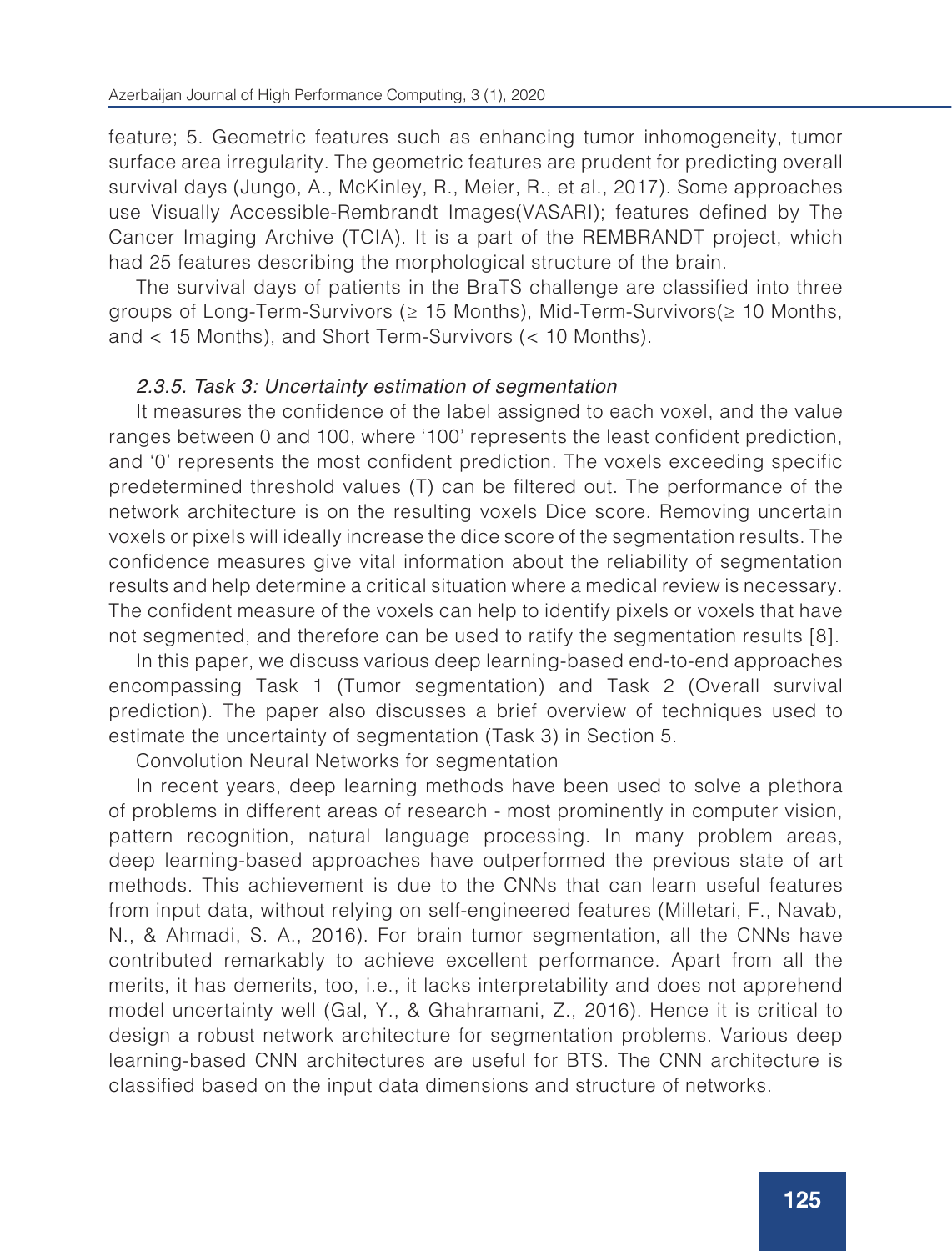#### 3.1. Classification of CNNs architecture

3.1.1. Classification based on the structure



Fig. 3 Classification based on CNN structure.

Various approaches for segmentation use 2D CNN architecture. The slices of 2D images are used as input to perform segmentation tasks or 3D based CNN architecture, use patches of voxels as input to perform segmentation tasks. 2D CNN architecture requires low memory, but it lacks depth information, which will restrict the performance of segmentation (Wang, G., Li, W., Vercauteren, T., & Ourselin, S., 2019). 3D CNN architecture also exploits depth but requires an enormous RAM size to process. It may bound the size of the input patch, channel size, or numbers of features map of the architecture (Wang, G., Li, W., Vercauteren, T., & Ourselin, S., 2019). A 2.5 based CNN approach uses interslice images along with intra-slice images. The images from orthogonal views are the input in the network. It is a tradeoff between 2D based CNN and 3D based CNN. 2.5 based CNN can have some advantages over 2D, and 3D based CNN. It can capture inter-slice features, which 2D CNN cannot, and require less memory compared to 3D CNN.

Table 2. Comparison between architectures classified based on input dimensions.

| 2D based CNN<br>architecture          | 2.5D based CNN architecture                                                                                                                                                                   | 3D based CNN architec-<br>ture                                                                               |
|---------------------------------------|-----------------------------------------------------------------------------------------------------------------------------------------------------------------------------------------------|--------------------------------------------------------------------------------------------------------------|
| Merits:<br>- requires less<br>memory. | Merits:<br>- can capture depth informa-<br>tion through inter-slice imag-<br>es.<br>- requires less memory than<br>3D CNN.<br>- The performance will be bet-<br>ter than 2D CNN architecture. | Merits:<br>- captures depth infor-<br>mation.<br>- Accuracy is better than<br>2D and 2.5D Architec-<br>ture. |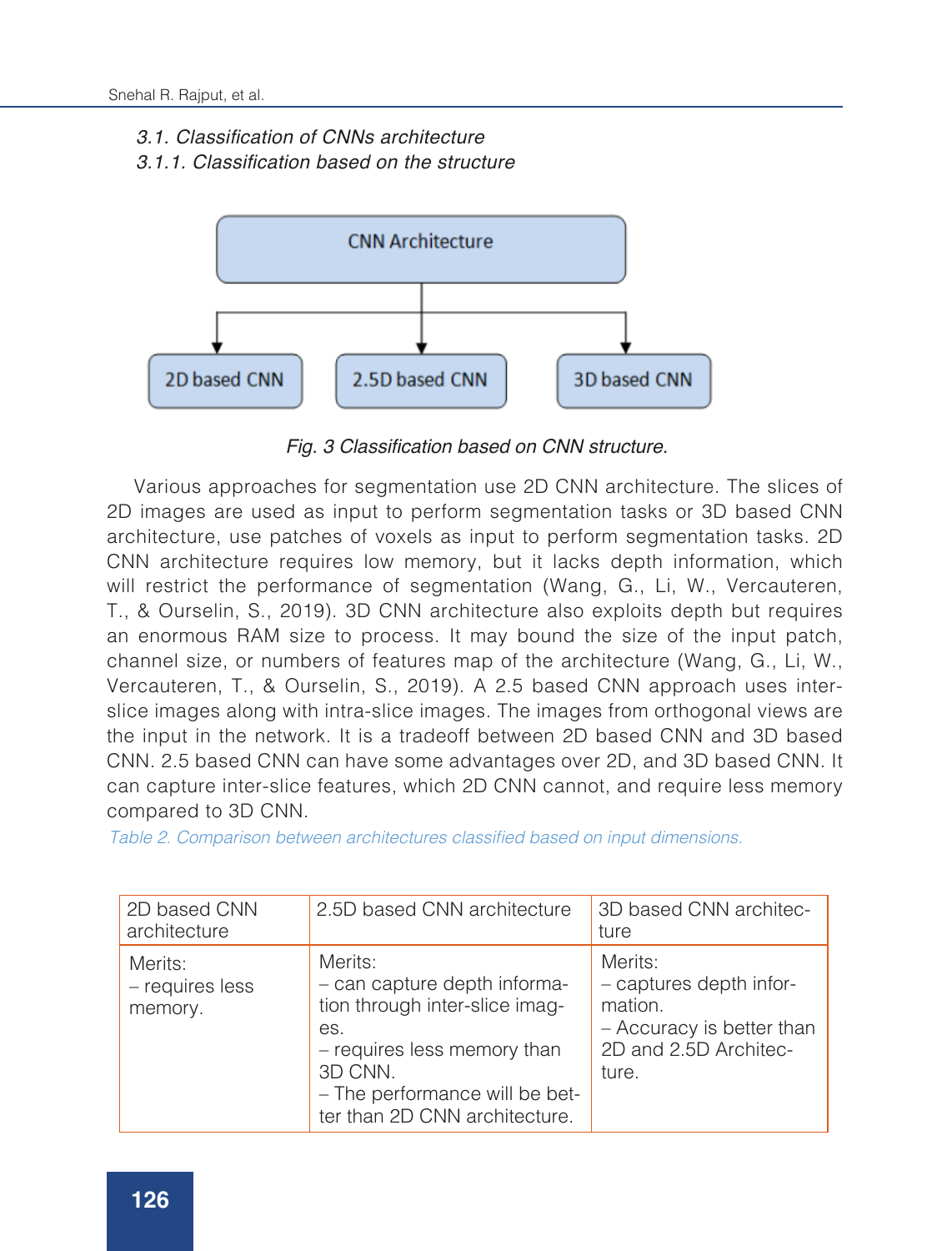| Demerits:<br>- lacks depth infor-<br>mation.<br>- Performance may<br>suffer. | Demerits:<br>- It requires more memory<br>than 2D architecture.<br>- Performance is not better<br>than 3D architecture. | Demerits:<br>- requires a consider-<br>able size of memory.<br>- more processing is<br>required.<br>- Performance may suf-<br>fer if the size of memory |
|------------------------------------------------------------------------------|-------------------------------------------------------------------------------------------------------------------------|---------------------------------------------------------------------------------------------------------------------------------------------------------|
|                                                                              |                                                                                                                         | is limited.                                                                                                                                             |

## 3.1.2 Classification of architecture based on numbers of classifier

The architecture can also be classified based on the number of classifiers; a single or a cascaded model or an ensemble network model (Wang, G., Li, W., Ourselin, S., & Vercauteren, T., 2018). Each model is based on 2D CNN or 3D CNN.



## Fig. 4 Classification of CNN architecture based on numbers of classifiers.

Unique model-based approaches include a single network to segment all the three ROI (Regions of Interest), i.e., whole tumor, tumor core, and active tumor. Whereas, in the cascaded model, the segmentation of three regions of interest occurs on three different models. These three networks can be identical or with minor differences in the architecture. In cascade models, the outcome of the first network will be input to the second network. Likewise, the second model's output will be input to its successive model. The approach can successfully control the number of false positives pixels due to the cascade structure. Each successive network will have a restrictive region as input defined by the predecessor network. Ensemble-based models are the collection of various networks with identical architecture. The intuition for the ensemble model is that it provides a more robust result compared to single-model methods. Also, some network architectures may compensate for the limitation of other networks and increase the overall network performance (Albiol, A., Albiol, A., & Albiol, F., 2018). The next section covers the state-of-the-art covering end to end methods with BTS and OS prediction.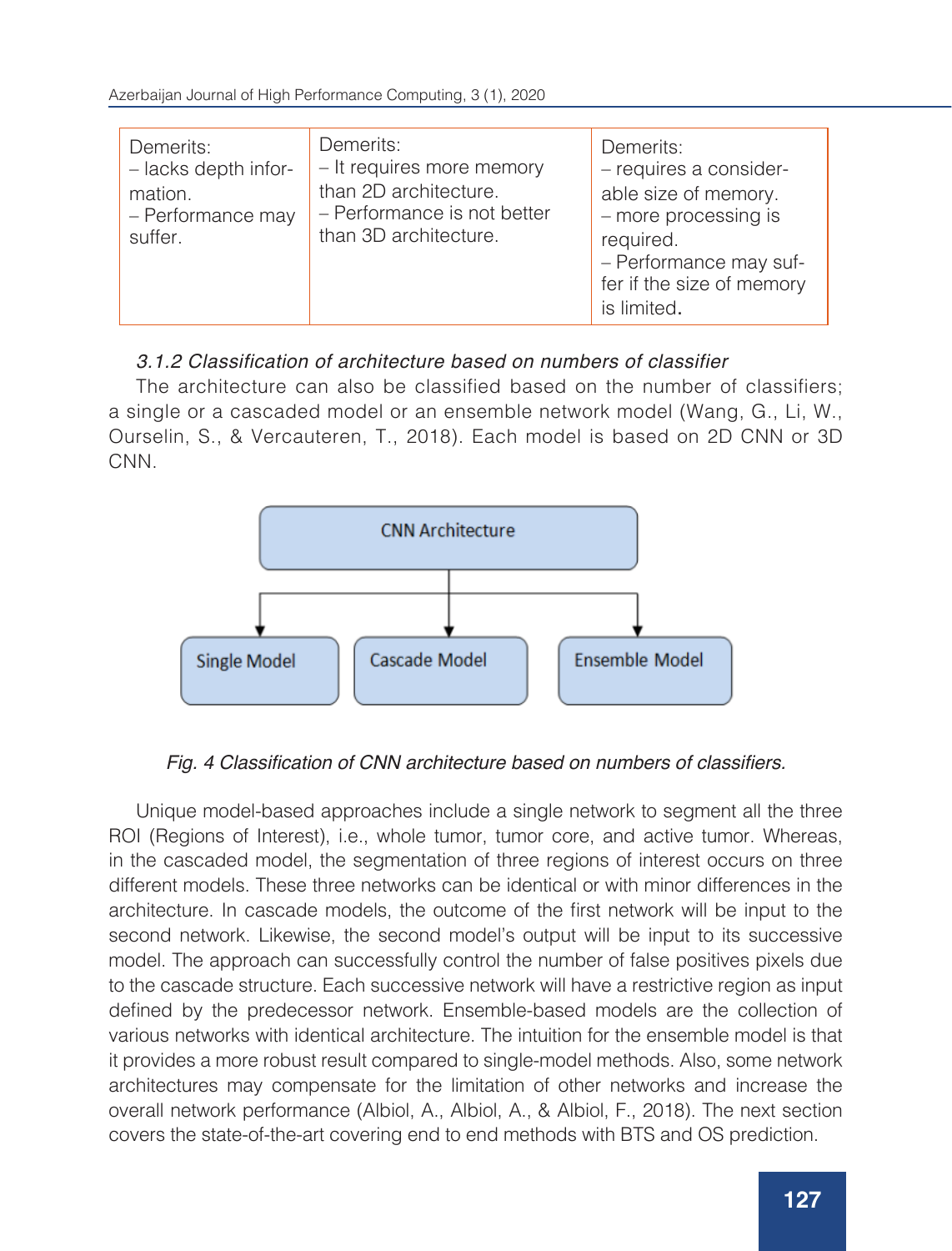#### 4. Joint methods for BTS and OS prediction

The authors [18] proposed an ensemble of U-Net and FCNN for the brain-tumor segmentation task. MRI scans passed as input to both the networks individually, train the network, and the final result is obtained by fusing the result from both the networks. One hundred sixty-three sample scans train the network model, and 66 sample scans validate the network model. The U-NET comprises symmetrical contracting and expansion path, with a skip connection between contracting and expansion path. U-NET captures sufficient contextual information, but it loses local information during downsampling, which is extremely necessary during the expansion path for image construction. Through skip connection at different levels, structural information passes to the respective levels at the expansion path, which is necessary to achieve robust performance (Ronneberger, O., Fischer, P., & Brox, T., 2015). The second network comprises of encoder-decoder architecture, with VGG-11 forms a pre-trained model. The encoding phase includes convolution and max-pooling operations. In contrast, the decoding phase includes the deconvolution operation to obtain the same output size as the input. Unlike the U-NET model, the outcome of each layer forms a feature to the corresponding deconvolutional layer. Finally, the layer with maximum probability gives the segmentation result. For segmentation, cross-validated accuracy was 76.07%, and a mean squared error was 438.54 for the training data. Additionally, validation dataset accuracy was 57.1%, with a mean squared error of 382.96.

For survival prediction, approximately thirty-one thousand features from the three ROI based on texture, histograms, grey-tone difference matrix, co-occurrence matrix, and 3D features are available. Additionally, a novel 10 layers 3D CNN architecture enhances survival prediction accuracy. The new features from MRI inputs and segmentation results combine with the features from the dense layer for the overall survival estimation task. Accuracy on validation and test dataset was 67% and 57% respectively for survival prediction.

Albiol et al. used an ensemble of VGG, two inception models, and fully connected networks. Z-score normalization and data augmentation are pre-processing techniques. The VGG-like model contains four blocks, where each block comprises batch normalization, two 3D Conv layers, and ReLU activation function. In the last layer, softmax performs segmentation. The dense-like model was similar to the VGG model; it includes 20 3D convolution layers, two fully connected layers, and a logit activation function for segmentation. The other two models, inception-2 and inception-3, were like Googlenet with few modifications. It included three blocks of convolution layers with the number of feature parameters. Next, it has inception layers, two fully connected dense layers, and logit function in the last layer for segmentation. The only difference between inception-2 and inception-3 models is the number of inception layers. Each model trains individually, with an 80:20 train to test ratio. Networks were trained using Adam optimizer and with a learning rate = 0.0001 for 40000 iterations. The ensemble model performed better than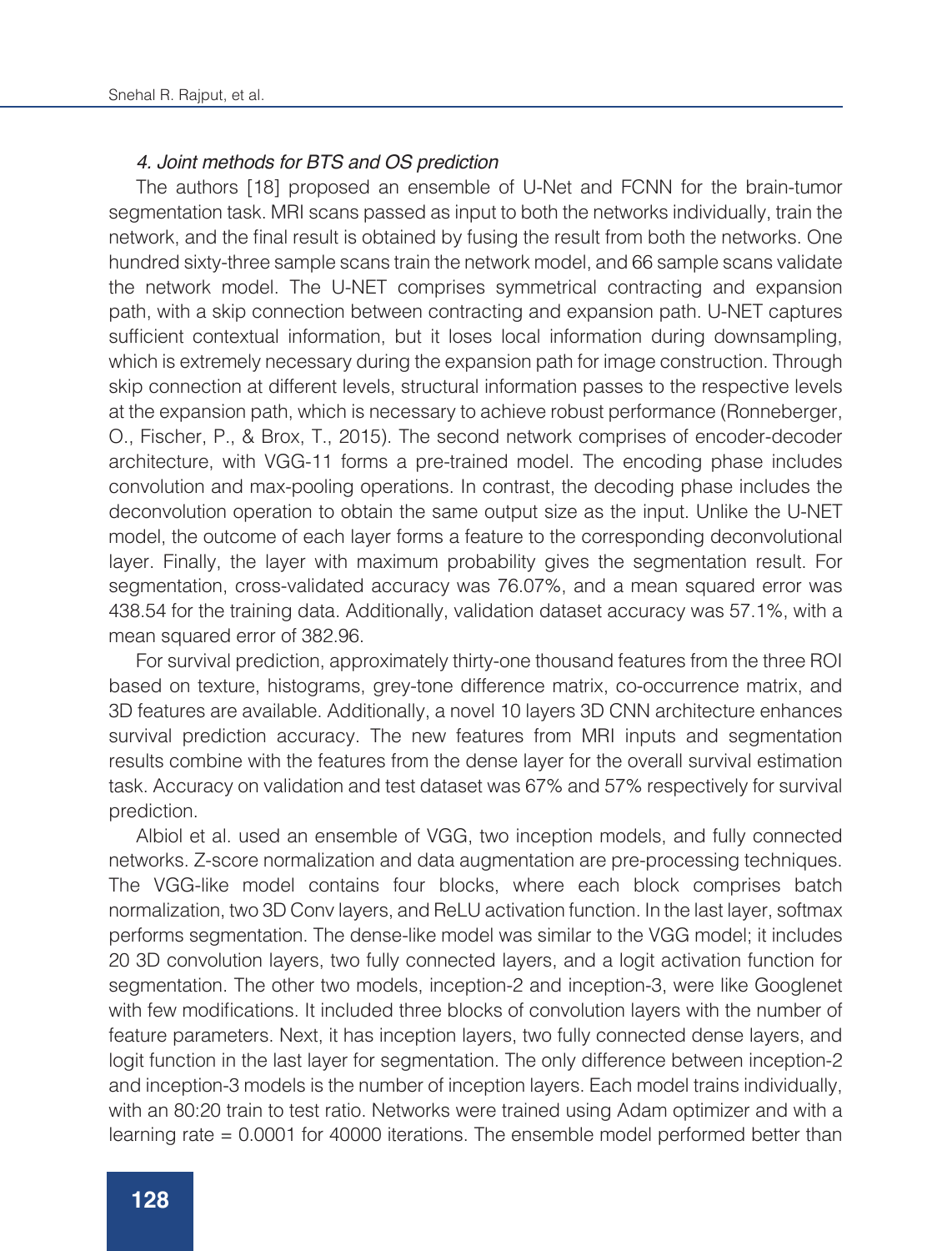individual models. On the validation dataset, dice-scores for whole-tumor, tumor-core, and enhancing-tumor were 0.872, 0.760, and 0.751, respectively.

The Ujjwal et al. (2018) proposed a single model-based approach that has a threelayered, 3D U-NET model. Each layer includes two Conv operations with kernel size 3x3x3, RELU operation, and batch normalization. For the training model, the 3D patch of size 64x64x64 covers the sample scans. The model trains for 50 iterations and produces four probability maps for each ROI and background. Labels are derived using a maximum probability for each map. Pre-processing of the input data includes bias-field corrections on each image to correct each channel's grayscale heterogeneity using the N4ITK tool. Also, each modality of scans was normalized to have mean 0 and variance 1.

The post-processing includes 3D connected-component analysis, which removes false positives in some of the segmentation results. Subsequently, to overcome oversegmentation found in some cases, binary brain masks were produced from brain volume, and with logical AND operation on the segmentation result. It helped to improve the dice score of the segmentation significantly. On the validation dataset, Dice-scores were 0.88, 0.83, and 0.75 for the whole tumor, tumor core, and enhancing tumor, respectively. Overall-Survival-Prediction uses 468 features. It includes first-order statistics, shape features, Gray Level Co-occurrence Matrix (GLCM), and Gray Level Run Length Matrix (GLRLM) features. They are derived using a Pyradiomic package and Cancer Imaging Phenomics Toolkit (CaPTk). The multilayer perceptron and random forest perform classification and regression. On the validation dataset, the proposed model achieved 57.1% accuracy.

Isensee et al. (2018) also proposed a single 3D CNN based U-NET approach in BraTS 2017 and BraTS 2018 challenge. With only a few modifications to the original U-NET approach (Ronneberger, O., Fischer, P., & Brox, T., 2015). Its encoder had five layers, with each layer having two Conv operations, instance normalization, and Leaky RELU as the activation function. The critical difference between batch and instance normalization is that the latter applies it to each instance whereas, former applies it to the whole batch (Gal, Y., & Ghahramani, Z., 2016). Several feature maps initialize to 30, double with subsequent layers. For downsampling, max pool operation uses a kernel size of 2x2x2. At the decoder, upsampling uses the same kernel size. Each input image normalizes to zero mean and unit variance of the foreground region. The background region has label 0, whereas the foreground region represents the brain area. A patch size of 128x128x128 captures essential semantic information, and a batch size of two fits GPU memory. A combination of soft dice and cross-entropy loss trains the network. At the output layer, softmax predicts class labels. Dice scores of the proposed model are 89.51, 70.69, 82.76 for the WT, TC, and ET.

Isensee et al. added a region-based training approach, an additional dataset, and a combination of soft dice and cross-entropy loss. The results of different variations on the baseline model are in (Isensee, F., Kickingereder, P., Wick, W., Bendszus, M., & Maier-Hein, K. H., 2018). For OS prediction Isensee et al. proposed the Random forest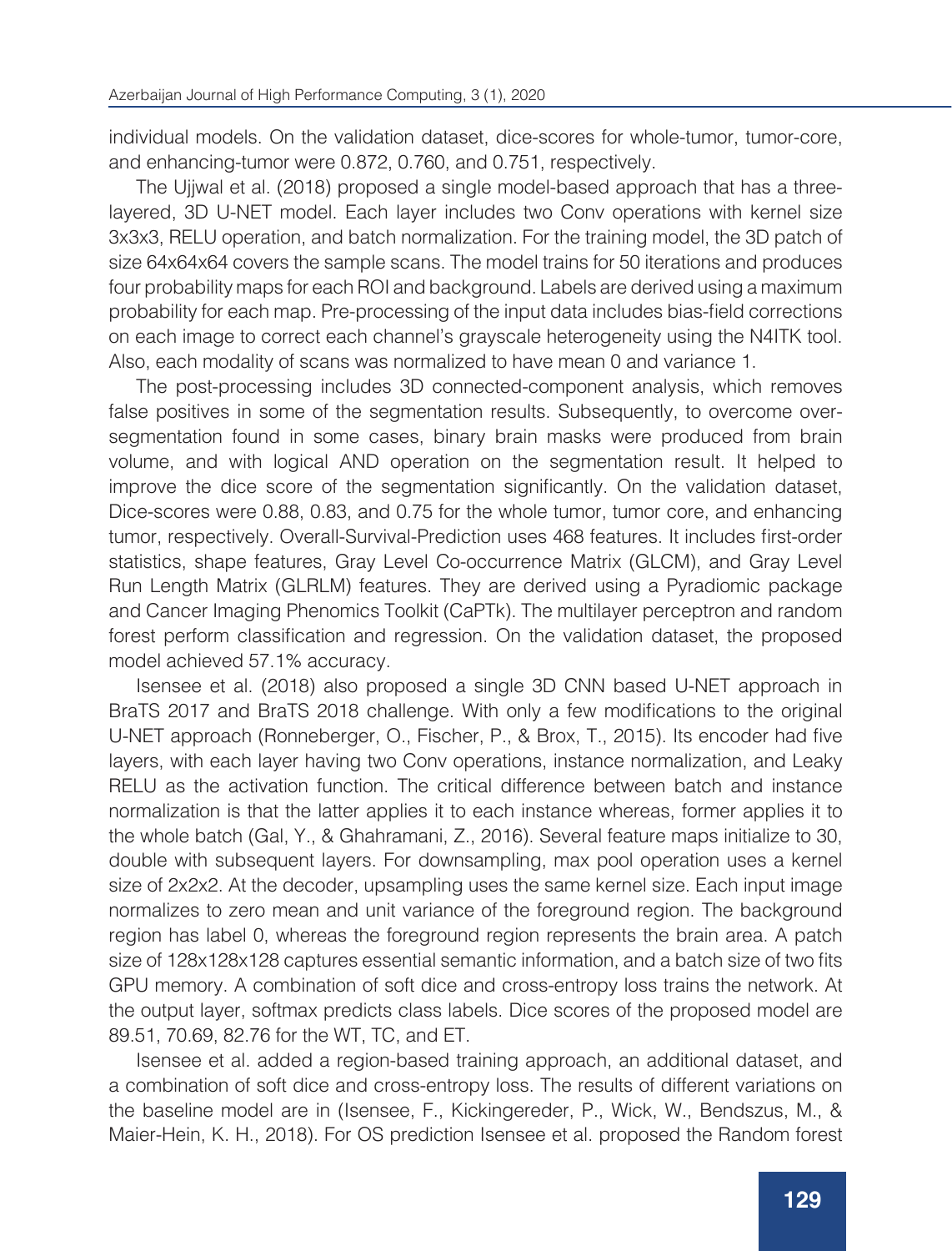regression (RFR) model. It uses a total of 517 features using the Pyradiomics package. Additionally, they trained an ensemble of 15 multilayer perceptron models (MLP). The average outputs of both the RFR and the MLP ensemble provide final output. The accuracy of the test dataset was 52.6%, with 457.83 RMSE.

McKinley et al. proposed a similar U-NET-based ensemble network, where densely connected blocks form a basic unit. Instead of the transition layer, a dilated convolution layer increases the receptive field (McKinley, R., Meier, R., & Wiest, R., 2018). They introduced a new loss function to train the network, which is a variation of the binary loss function, with an uncertainty factor introduced. Further, they introduce focal loss to tackle the impacts of class imbalance. Prior training, input data have been processed and augmented. The dimension of input tensor was: 2x4x5x192x192, which includes batch size, modalities, images from all planes, and spatial dimensions. The performance on the validation dataset with Dice scores is 0.901, 0.854, and 0.795 for the whole tumor, tumor core, and enhancing tumor, respectively.

Banerjee, S., Mitra, S., & Shankar, B. U. (2018) propose the 2D network with the encoder-decoder architecture covering X-Y, Y-Z, and X-Z planes. Instead of max pooling, modified max-pooling preserves the spatial location of max feature values, which in turn helps to maintain smooth boundaries of ROIs at decoder output. All the modalities use a patch size of 128x128. The combined loss function of dice-loss and weighted crossentropy train all the networks. At the output, all the feature maps fuse to get the result. Invalidation cases, the dice-scores were 0.88 for WT, 0.77 for ET, 0.80 for TC. For survival forecasting, thirty-three semantic features (e.g., necrosis, shape, location) and fifty agnostic features(such as texture, intensity) from the segmentation results are available. These extracted features form input into two layers MLP (multilayer perceptron). The accuracy of the method was 54% on the validation dataset.

Sun L. et al. proposed a combination of both cascade and Ensemble 3D models. The network model includes Wang (2019) based cascade model, Isensee based U-NET model, and original U-NET model. The ensemble model performs a competitive performance on the validation dataset with dice-scores of 0.80 for enhancing tumor, and it is 0.90 for the whole tumor, and it is 0.84 for tumor core. For survival prediction, fourteen features were selected from 4524 features to train a random forest regressor model. These features are first-order statistics, shape, and texture features. In the validation and test case, the accuracy was 46.4% and 61% for survival prediction.

The [26] proposes a cascaded approach were three different 2D U-NETs, one for each region of interest, i.e., for the whole tumor, tumor core, and enhancing tumor. Before training, each image was padded to 256×256 to create ordinary resolution. Each slice is flip using data augmentation to add variations on the dataset images. A patch of size 64x64 was created based on their observation that all tumors are in 64 or fewer adjacent slices. Soft dice loss function trains the network. The summing contours of each model produced the WT contour. The TC contour is available by combining the output of the ET and TC models. The enhancing tumor region was the direct output of the enhancing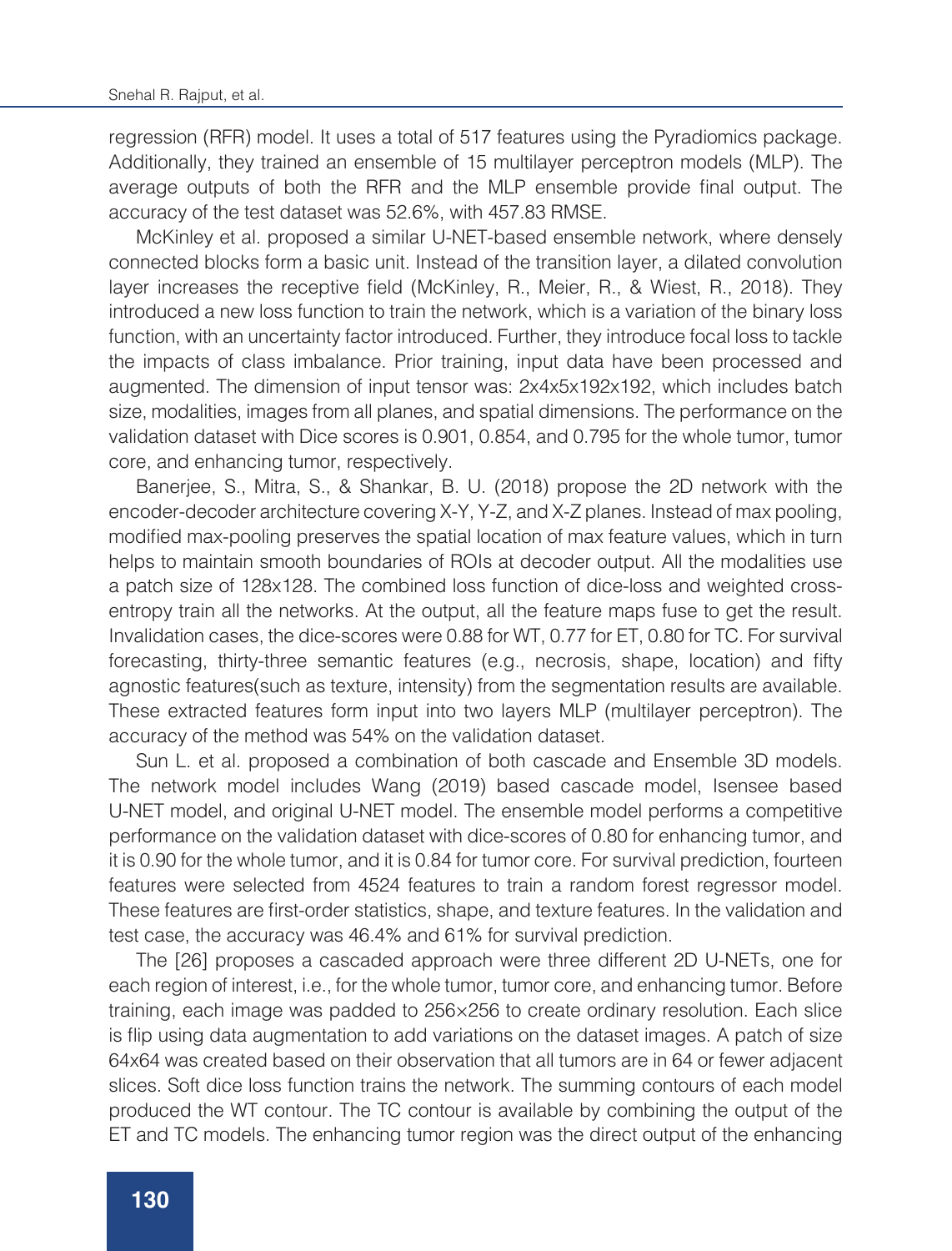tumor model. The best result from each model was taken as output after 100 epochs run. The Dice-score for the whole-tumor was 0.87, for tumor core was 0.76, and for enhancing tumor was 0.72.

For overall survival prediction, a three-layer 2D CNN architecture is useful, and the network initializes with orthogonal weights. More recent work has suggested initialization with orthogonal weights or kernels, the generated space tends to display rich features which help to achieve better accuracy. The 2D slices with dimensions 240x240 and ground truth with input are input to this 2D CNN. The resulting representation vector of dimensions 12x12x30, along with patients' age, was passed into an extreme learning machine (ELM) regressor model. ELM is feedforward neural networks, with the parameters of hidden nodes randomly generated (need not be tuned), and by analytically computing output weights. The proposed method accuracy on training data was 0.86 for survival prediction.

Likewise, Myronenko, A. (2018) proposes a two-step 3D UNET based cascaded approach. The first network detects the contour map of the tumor, and the second network delineates the tumor detected from the first network into ET, TC, and edema. For all the input images, the brain mask creates differentiating the brain area with nonbrain areas. Non-brain areas are 0. Slices with brain images were normalized. T1, T2, FLAIR, and T1ce-T1 (T1ce image without the T1 image) is the input. The dice-score for validation cases is 0.88 for the whole tumor, 0.71 for enhancing tumor, and 0.75 for tumor core. The survival prediction uses volume-features from all the regions of interest, distance from the brain to the centroid of the tumor, and age is input to the linear regressor model. Using only the "age" feature to train the linear regressor model helped to achieve accuracy of 0.558 on the test dataset and secured the 3rd place in the BraTS challenge 2018.

Myronenko proposed a CNN based encoder-decoder structure, which won the BraTS2018 challenge. The network has a large asymmetrical encoder with five layers to extract in-depth features. The decoder had three layers to reconstruct segmentation. The three-layered variational autoencoder (VAE) regularize distribution. It ensures useful properties to generate a new sample from the distribution during training. Each layer consists of RESNET like blocks. The block has group normalization, RELU, Conv operation, and identity skip connection. The number of blocks in each layer and the number of feature maps increases. Following pre-processing, augmentation is useful. In essence, normalization of all images, images were generated by applying random intensity shift, rescaling factor, and a random axis mirror flip for all the three axes. The group normalization(GN) is better than batch normalization(BN) for small-batch, i.e., for 1 or 2. GN divides the channels into groups and normalizes within the group computing the mean $(\boxtimes)$  and variance (σ) (Ulyanov, D., Vedaldi, A., & Lempitsky, V., 2016). GN's computation is not dependent on the size of the batch, and its accuracy is stable for even larger batch sizes. The architecture follows the typical U-NET architecture of successively reducing image size by two and increasing feature map by 2. The dimensions of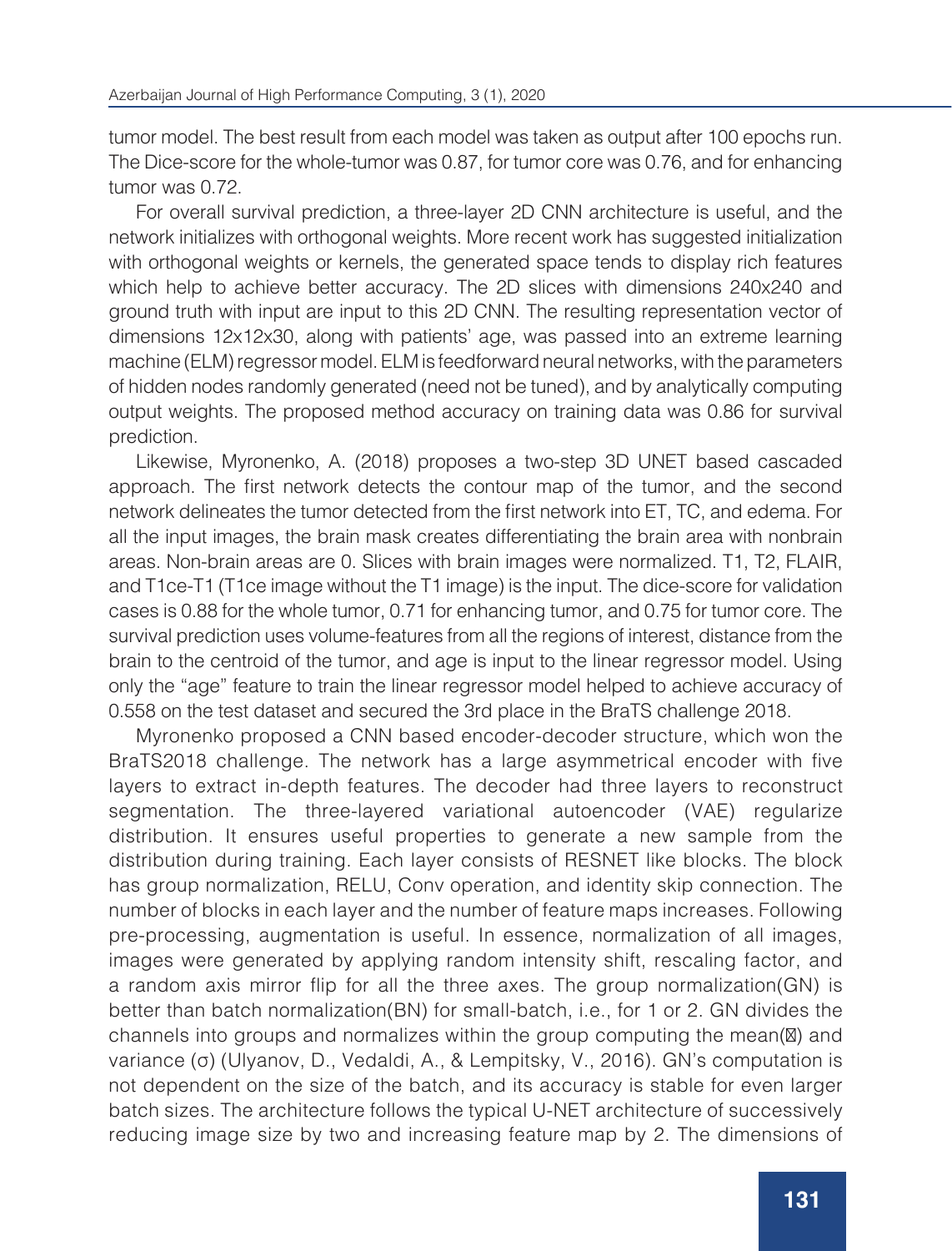the kernel used in the convolutions layer were 3x3x3, with 32 feature maps initially. The output dimension of the encoder was 256x20x24x16.

The structure of the decoder is similar to the encoder, where each block reduces feature size by two and increases the image dimension by two leads spatial size the same as the original image size. Following it is a 1x1x1 Conv layer with three feature maps for each ROIs and a sigmoid as the activation function. Three dice loss functions together form the loss function. Lossdsice is between decoder segmentation results and ground truth; L2 loss is between a VAE image and the input image. LossKL is Kullback Leibler divergence between the estimated distribution and a prior distribution. Validation results of 10 ensembled models using data Augmentation were 0.82, 0.91, and 0.86 average dice scores for ET, WT, and TC, respectively. The proposed model achieved the first position in the Brats-2018 Challenge, and on the test cases, dicescores were 0.76, 0.88, and 0.81 for enhanced tumor core, whole tumor, and tumor core, respectively.

*Table 3. Comparison of the end to end approaches for brain tumor segmentation and Overall survival prediction methods (BRATS 2018 & 2019).* 

| Author           | Pre-pro-                                                                                               | Seg menta-                                                                                            | Post Pro-                                                                                                                                   | OS Pre-<br>diction                                                            | Results for Segmentation                                               |                                                                          |                                                                          | Results for                                                                       |
|------------------|--------------------------------------------------------------------------------------------------------|-------------------------------------------------------------------------------------------------------|---------------------------------------------------------------------------------------------------------------------------------------------|-------------------------------------------------------------------------------|------------------------------------------------------------------------|--------------------------------------------------------------------------|--------------------------------------------------------------------------|-----------------------------------------------------------------------------------|
|                  | cessing                                                                                                | tion                                                                                                  | cessing                                                                                                                                     |                                                                               | Mean<br>Dice WT                                                        | Mean<br>Dice TC                                                          | Mean<br>Dice ET                                                          | <b>OS</b>                                                                         |
| Shboul et<br>al. |                                                                                                        | The en-<br>semble of<br>UNET and<br>FCN, with<br>VGG16 as<br>pre-trained<br>model                     |                                                                                                                                             | Ten<br>layers<br>3D CNN<br>model                                              |                                                                        | The validation set accuracy:<br>57.1%                                    |                                                                          | Validation<br>dataset:<br>57%                                                     |
| Albiol et al.    | Z-score nor-<br>malization<br>and data<br>augmenta-<br>tion                                            | Ensemble<br>of VGG-<br>like, Dense<br>connected<br>model.<br>Inception-2<br>and Incep-<br>tion3 model |                                                                                                                                             |                                                                               | Validation<br>set accu-<br>racy<br>0.881<br>Test<br>accuracy:<br>0.850 | Valida-<br>tion set<br>accuracy<br>0.777<br>Test ac-<br>curacy:<br>0.740 | Valida-<br>tion set<br>accuracy<br>0.773<br>Test ac-<br>curacy:<br>0.723 |                                                                                   |
| Ujjwal et al.    | <b>Bias</b> field<br>correction<br>and<br>z-score nor-<br>malization<br>- No data<br>Augmenta-<br>tion | <b>3D UNET</b>                                                                                        | Connect-<br>ed Com-<br>ponent<br>Analysis,<br>logical<br><b>AND</b><br>operation<br>between<br>brain map<br>and seg-<br>mentation<br>result | Multilay-<br>er per-<br>ceptron<br>and<br>random<br>forest<br>regres-<br>sion | Validation<br>data-<br>set:0.88                                        | Valida-<br>tion data-<br>set:0.83                                        | Vali-<br>dation<br>dataset:<br>0.75                                      | Validation<br>dataset<br>accuracy:<br>Random<br>forest:<br>37.5%<br>MLP:<br>57.1% |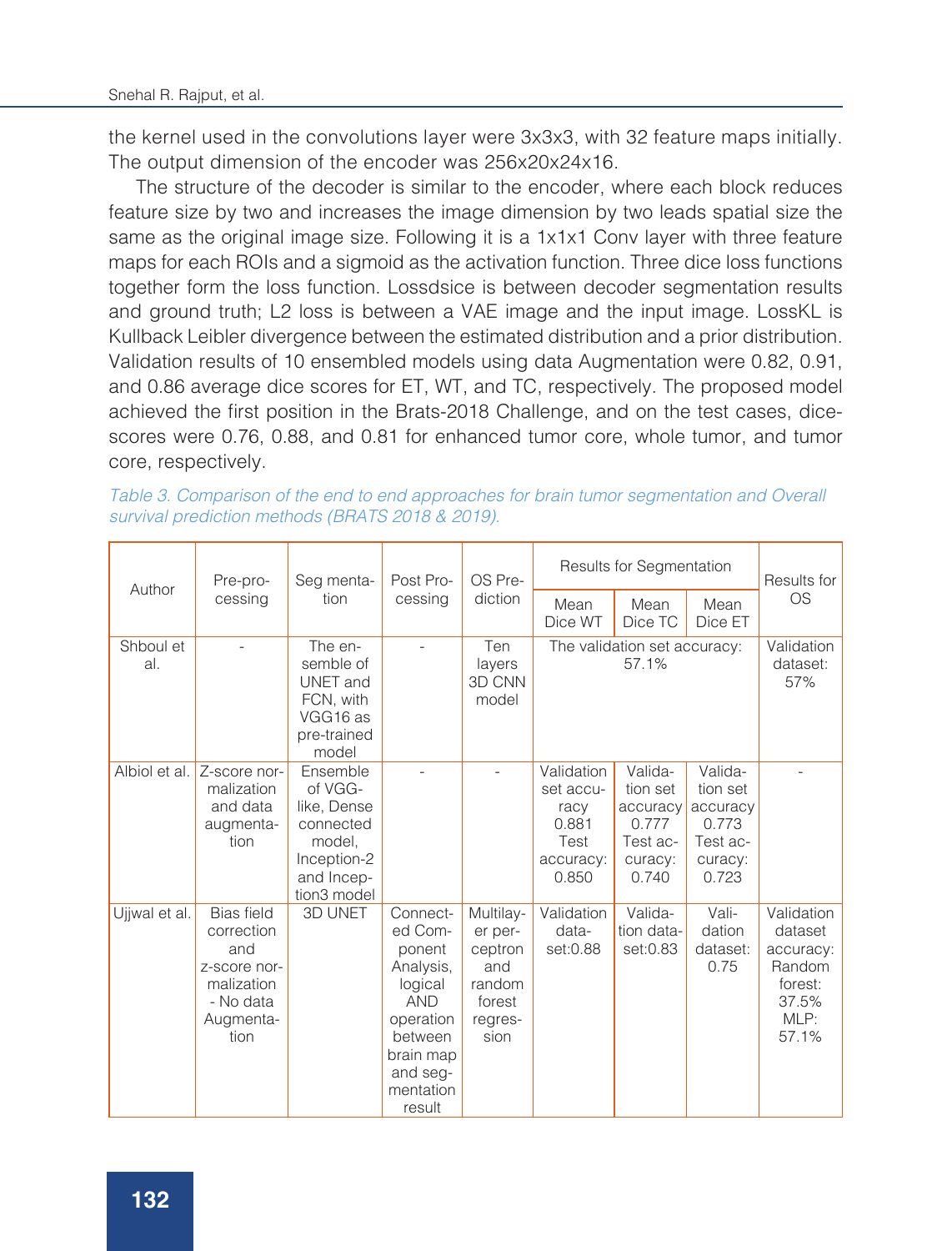Azerbaijan Journal of High Performance Computing, 3 (1), 2020

| Caver et al.<br>[26] | Z-score nor-<br>malization<br>and data<br>augmenta-<br>tion                                                                                                                                                       | Three 2D<br><b>UNET</b> for<br>each region<br>of Interest | $\overline{a}$                                                                                                                                                                                                                                                         | Three -<br>layer 2D<br><b>CNN</b>                                                                           | 0.878                            | 0.76                                  | 0.724                                 | Training<br>data-<br>set:86.4%<br>Validation<br>set:60.7% |
|----------------------|-------------------------------------------------------------------------------------------------------------------------------------------------------------------------------------------------------------------|-----------------------------------------------------------|------------------------------------------------------------------------------------------------------------------------------------------------------------------------------------------------------------------------------------------------------------------------|-------------------------------------------------------------------------------------------------------------|----------------------------------|---------------------------------------|---------------------------------------|-----------------------------------------------------------|
| Isensee<br>et al.    | Z-score nor-<br>malization<br>and data<br>augmenta-<br>tion:<br>random<br>rotations,<br>random<br>scaling,<br>random<br>elastic de-<br>formations,<br>gamma<br>correction<br>augmen-<br>tation, and<br>mirroring. | 3D UNET                                                   | for some<br>cases<br>of LGG<br>which<br>do not<br>contain<br>enhancing<br>tumor:<br>replace-<br>ment of<br>enhanc-<br>ing tumor<br>voxels<br>with<br>necrosis if<br>the total<br>the<br>number of<br>predicted<br>enhancing<br>$t$ umor $<$ T<br>(threshold<br>value.) | The<br>ensem-<br>ble of 15<br>Multilay-<br>er per-<br>ceptron<br>and<br>random<br>forest<br>regres-<br>sion | Validation<br>dataset:<br>89.51  | Vali-<br>dation<br>dataset:<br>70.69  | Vali-<br>dation<br>dataset:<br>82.76  | Test data-<br>set: 52.6%                                  |
| Author               | Pre-pro-<br>cessing                                                                                                                                                                                               | Segmenta-<br>tion                                         | Post Pro-<br>cessing                                                                                                                                                                                                                                                   | OS Pre-<br>diction                                                                                          |                                  | Results for Segmentation              |                                       | Results for<br>OS                                         |
|                      |                                                                                                                                                                                                                   |                                                           |                                                                                                                                                                                                                                                                        |                                                                                                             | Mean<br>Dice WT                  | Mean<br>Dice TC                       | Mean<br>Dice ET                       |                                                           |
| McKinley<br>et al.   | Data Aug-<br>mentation:<br>random<br>flipping,<br>random<br>rotation,<br>random<br>shift and<br>scaling                                                                                                           | 2D UNET                                                   | $\overline{a}$                                                                                                                                                                                                                                                         | $\overline{a}$                                                                                              | Validation<br>data-<br>set:0.901 | Valida-<br>tion data-<br>set:0.85     | Vali-<br>dation<br>dataset:<br>0.795  | $\overline{a}$                                            |
| Weninger<br>et al.   | normal-<br>ization on<br>brain mask                                                                                                                                                                               | Cascaded<br><b>3D UNET</b>                                | $\overline{a}$                                                                                                                                                                                                                                                         | linear<br>Regres-<br>sor                                                                                    | Validation<br>dataset:<br>0.889  | Vali-<br>dation<br>dataset:<br>U.758  | Vali-<br>dation<br>dataset:<br>0.712  | Test data-<br>set: 55.8%                                  |
| Myronenko<br>А.      | Z-score nor-<br>malization<br>data aug-<br>mentation:<br>intensity<br>shift, scal-<br>ing, random<br>axis flip                                                                                                    | $UNET +$<br>Variational<br>Autoen-<br>coder               |                                                                                                                                                                                                                                                                        |                                                                                                             | Validation<br>dataset:<br>0.9042 | Vali-<br>dation<br>dataset:<br>0.8596 | Vali-<br>dation<br>dataset:<br>0.8145 |                                                           |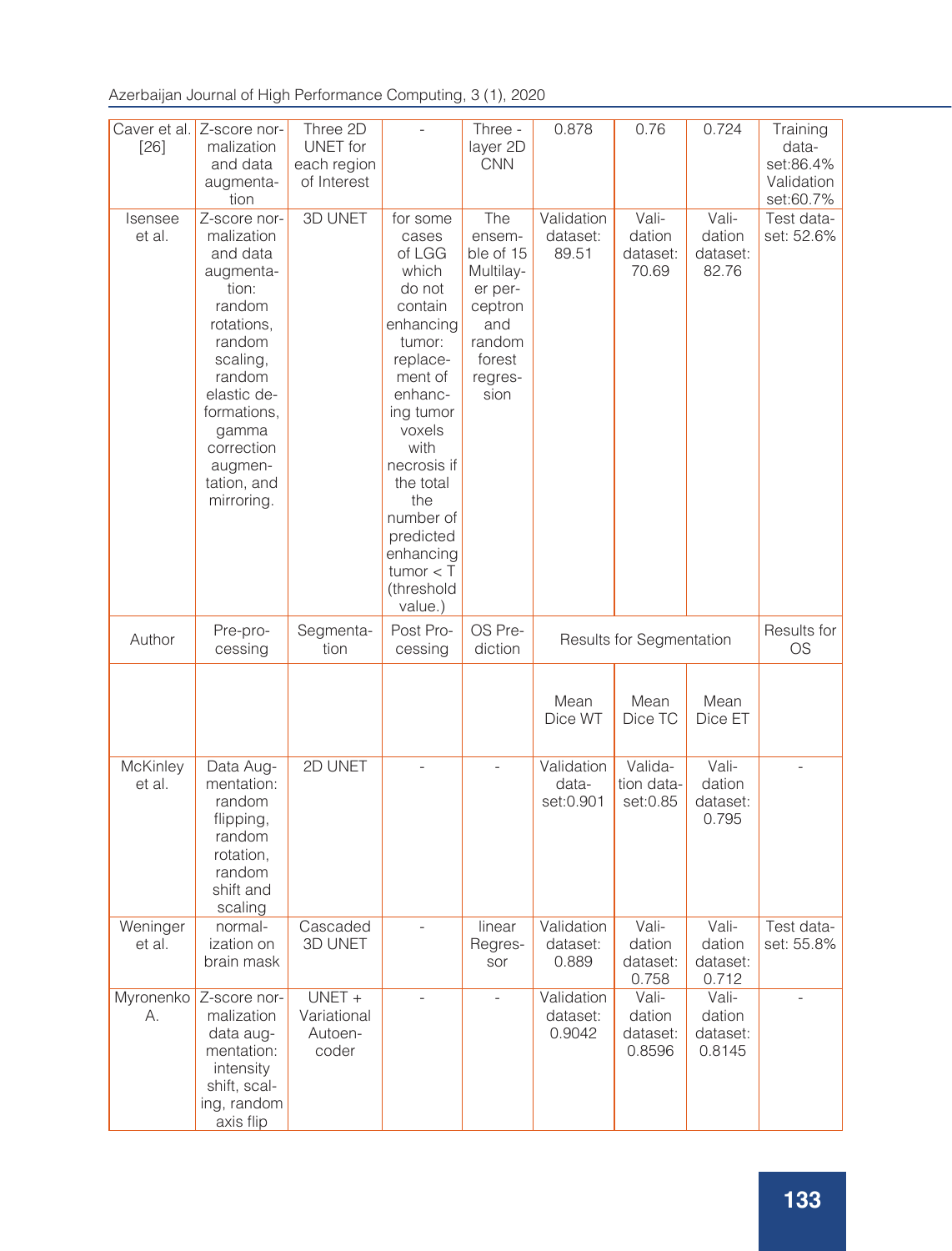Snehal R. Rajput, et al.

| Agravat R.<br>et al.  | z-score nor-<br>malization,<br>removal<br>of last ten<br>slice                                       | 2D UNET                                  | Random<br>Forest<br>Regres-<br>sor                  | Validation<br>data-<br>set:0.7 | Valida-<br>tion data-<br>set:0.63   | Valida-<br>tion: $0.6$              | Validation<br>accuracy:<br>51.7%                               |
|-----------------------|------------------------------------------------------------------------------------------------------|------------------------------------------|-----------------------------------------------------|--------------------------------|-------------------------------------|-------------------------------------|----------------------------------------------------------------|
| Sun L. et<br>al.      | Z-score nor-<br>malization<br>data aug-<br>mentation:<br>random flip,<br>random<br>Gaussian<br>noise | An ensem-<br>ble of 3 3D<br>network      | Random<br>Forest<br>Regres-<br>sor                  | Validation<br>dataset:<br>0.90 | Vali-<br>dation<br>dataset:<br>0.84 | Vali-<br>dation<br>dataset:<br>0.80 | Validation<br>accuracy:<br>46.4%<br>Test accu-<br>racy:<br>61% |
| Banerjee<br>S. et al. |                                                                                                      | The ensem-<br>ble of 32D<br>network      | <b>MLP</b>                                          | Validation<br>dataset:<br>0.88 | Vali-<br>dation<br>dataset:<br>0.80 | Vali-<br>dation<br>dataset:<br>0.77 | Validation<br>accuracy:<br>54%                                 |
| Feng et al.           | bias<br>correction<br>algorithm,<br>denoising<br>method<br>to reduce<br>noise, nor-<br>malization    | The ensem-<br>ble of 6 3D<br><b>UNET</b> | Nine<br>features,<br>linear re-<br>gressor<br>model | 0.90                           | 0.83                                | 0.79                                | Test case<br>accuracy:<br>32.1%                                |

## 5. Task 3 Uncertainty estimation of the segmentation result

Uncertainty is through a dataset (also called as "Aleatoric") or network structure (also called as "epistemic" uncertainty) (Lakshminarayanan, B., Pritzel, A., & Blundell, C., 2017). Aleatoric is model to "homoscedastic" or "heteroscedastic" uncertainty. In homoscedastic, the variation of noise is constant on multiple input samples, whereas heteroscedastic differs for different samples (Lakshminarayanan, B., Pritzel, A., & Blundell, C., 2017). In BTS, since the intensity values of MRI images are not uniformly distributed, we pre-process the dataset to reduce the uncertainty. Aleatoric uncertainty is removed by incorporating more data, whereas epistemic uncertainty can overcome by incorporating more data.

Since deep neural models are not able to apprehend uncertainty well, various Bayesian deep learning methods are useful but increase complexity and additional computation cost (Jungo, A., McKinley, R., Meier, R., et al., 2017). Alternatively, different methods to approximate the posterior probability over the weights, such as Laplace approximation, MCMC method (Markov chain Monte Carlo), variational inference Bayesian network, and many others as mentioned here is useful (Agravat, R. R., & Raval, M. S., 2019). For semantic segmentation, the variational inference is useful to approximate the posterior probability over the weights. Test time dropouts were used to sample from distribution to calculate uncertainty for indoor and outdoor scene understanding (Feng, X., Tustison, N. J., Patel, S. H., et al., 2020). Jungo et al. (2018) proposed a variational inference approach to estimate uncertainty for brain tumor segmentation tasks. Dropout at test time is useful to sample networks randomly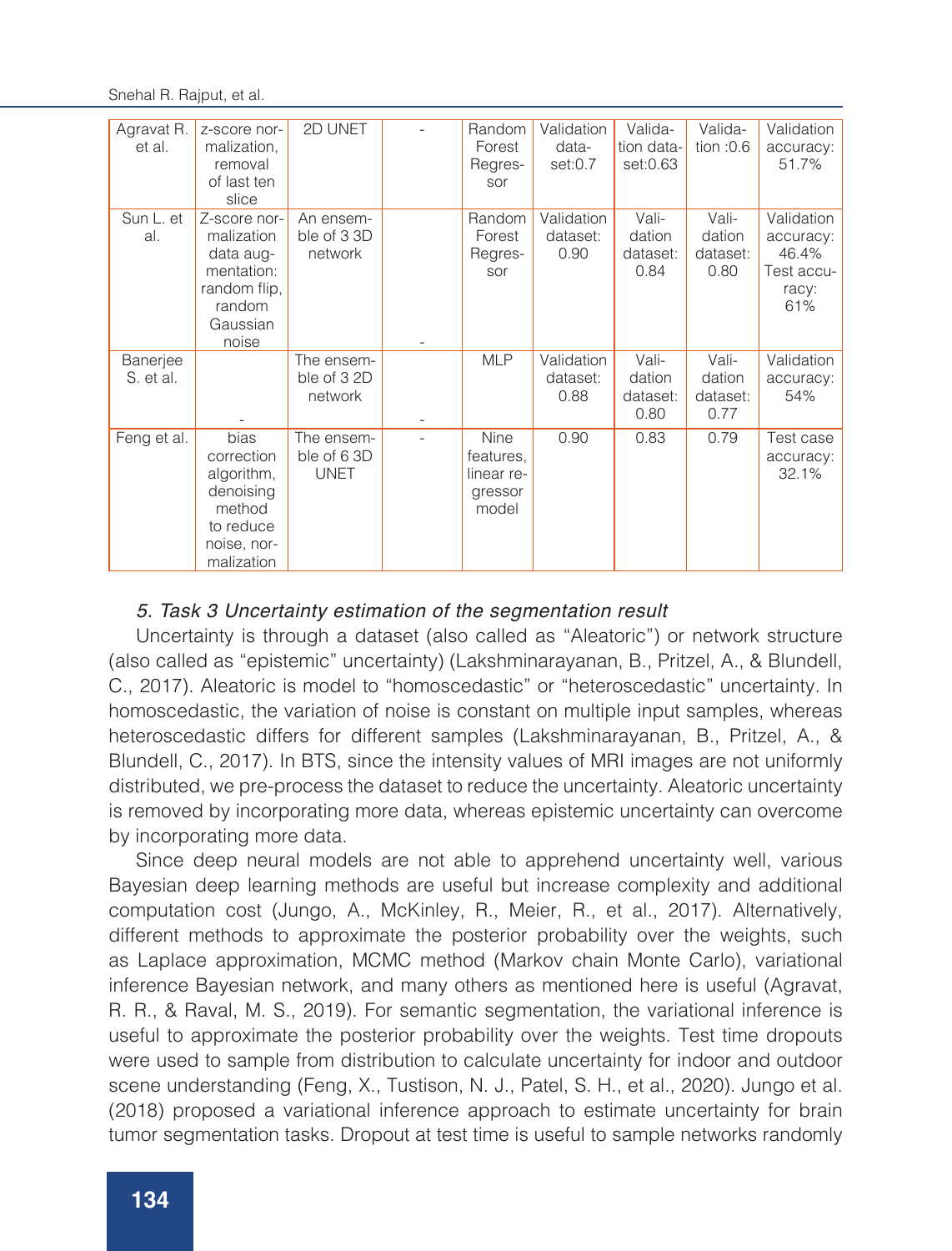to calculate the average probability of voxel labels given test inputs over the sampled networks. Entropy approximates the obtained probability vectors.

Eaton-Rosen Z. et al. (2015) also used a similar approach to calculate uncertainty for segmentation tasks. They also used Dropout at test time to calculate the average probability of labels given the test dataset. The variance approximates the obtained probability vectors. Wang et al. proposed the method to capture Aleatoric uncertainty using test time data augmentation. They perform rotation along all the axis, scaling, and flipping on the volume images to add variability to the dataset (during training and testing). N variations of input image were obtained through sampling to calculate the probability of labels given test images. The majority vote approximates the obtained probability vectors.

## 6. Conclusion and future work

Automatic brain tumor segmentation and overall survival prediction are critical and challenging tasks that can aid experts for better diagnosis, treatment, and surgical planning. This aid can improve the life expectancy of patients. In this paper, we studied various network architectures and found that ensemble models excel in other network architectures for tumor segmentation. With the reported performance of the methods investigated in this paper, we can state that deep learning-based approaches have the potential to fulfill desirable benchmarks for brain tumor segmentation, with the help of more substantial datasets and data augmentation. Current approaches are not able to get desirable results for the overall survival prediction task because of the lack of ample data available for survival prediction. Deep learning-based methods for survival prediction is used to get competitive results, provided with a large dataset. Further improvements are made by;

- 1. implementing robust network architectures;
- 2. data augmentation to fine-tune the multiple datasets;
- 3. including uncertainties information for correct segmentation;

4. adding complementary information from other MRI scans or other imaging scans such as functional MRIs, Diffusion-weighted Imaging (DWI), Positron Emission Tomography (PET). For survival prediction, incorporating more features and samples through clinical collaboration will improve the prediction accuracy significantly.

## References:

Agravat, R. R., & Raval, M. S. (2019, October). Brain Tumor Segmentation and Survival Prediction. In *International MICCAI Brainlesion Workshop* (pp. 338-348). Springer, Cham.

Agravat, R. R., & Raval, M. S. (2019, October). Prediction of overall survival of brain tumor patients. In *TENCON 2019-2019 IEEE Region 10 Conference (TENCON)* (pp. 31- 35). IEEE.

Albiol, A., Albiol, A., & Albiol, F. (2018, September). Extending 2D deep learning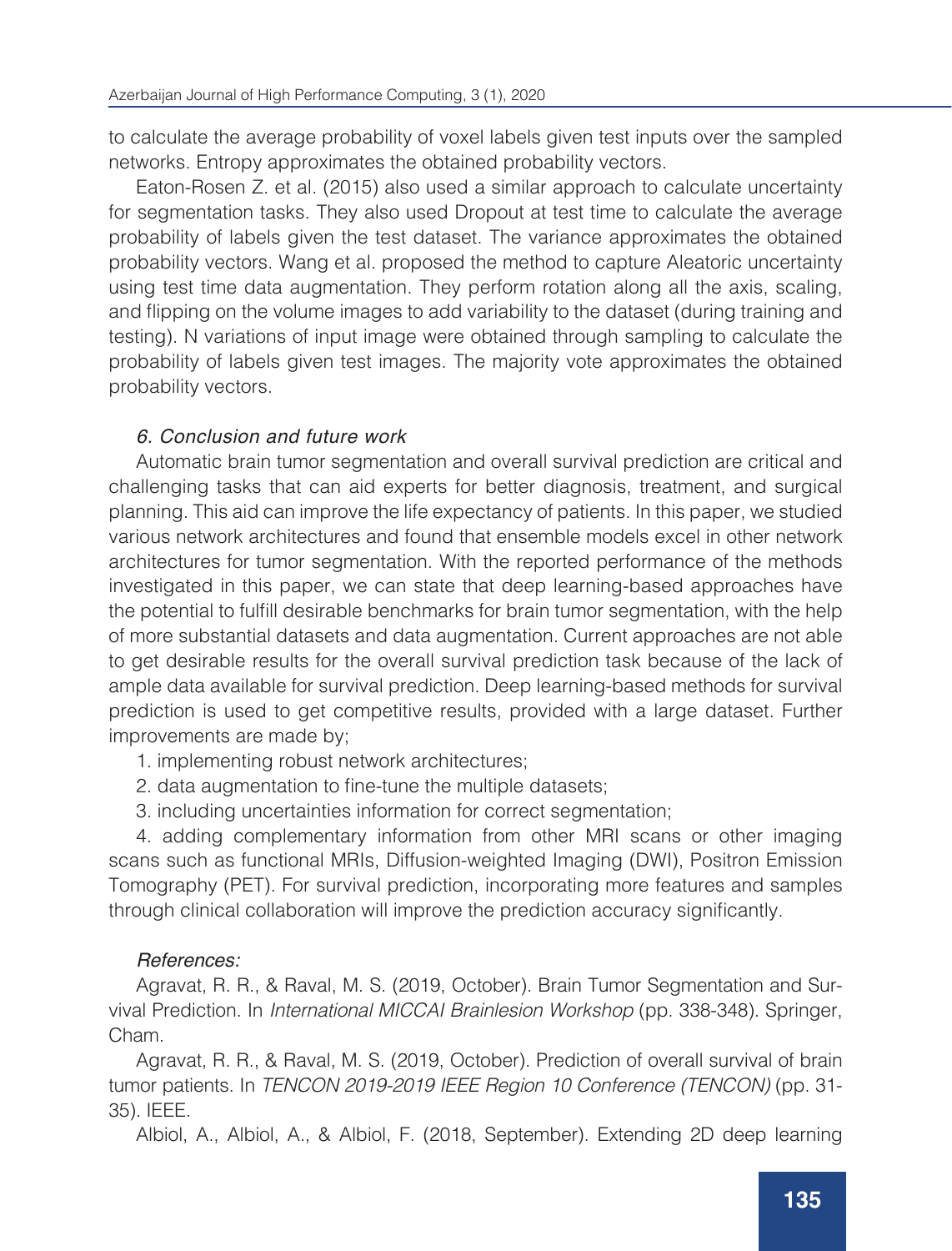architectures to 3D image segmentation problems. In *International MICCAI Brainlesion Workshop* (pp. 73-82). Springer, Cham.

Baid, U., Talbar, S., Rane, S., Gupta, S., et al. (2018, September). Deep learning radiomics algorithm for gliomas (drag) model: a novel approach using 3d unet based deep convolutional neural network for predicting survival in gliomas. In *International MICCAI Brainlesion Workshop* (pp. 369-379). Springer, Cham.

Bakas, S., Akbari, H., Sotiras, A., et al. (2017). Advancing the cancer genome atlas glioma MRI collections with expert segmentation labels and radiomic features. Scientific *data, 4,* 170117.

Bakas, S., Reyes, M., Jakab, A., Bauer, S., et al. (2018). Identifying the best machine learning algorithms for brain tumor segmentation, progression assessment, and overall survival prediction in the BRATS challenge. *arXiv preprint arXiv:1811.02629*.

Banerjee, S., Mitra, S., & Shankar, B. U. (2018, September). Multi-planar spatial-ConvNet for segmentation and survival prediction in brain cancer. In *International MICCAI Brainlesion Workshop* (pp. 94-104). Springer, Cham.

Feng, X., Tustison, N. J., Patel, S. H., et al. (2020). Brain tumor segmentation using an ensemble of 3d u-nets and overall survival prediction using radiomic features. *Frontiers in Computational Neuroscience, 14,* 25.

Gal, Y., & Ghahramani, Z. (2016, June). Dropout as a bayesian approximation: Representing model uncertainty in deep learning. In *international conference on machine learning* (pp. 1050-1059).

Gal, Y., & Ghahramani, Z. (2016, June). Dropout as a bayesian approximation: Representing model uncertainty in deep learning. In *international conference on machine learning* (pp. 1050-1059).

Gordillo, N., Montseny, E., & Sobrevilla, P. (2013). State of the art survey on MRI brain tumor segmentation. *Magnetic Resonance Imaging, 31*(8), 1426–1438.

Guo, X., Schwartz, L., & Zhao, B. (2013). Semi-automatic segmentation of multimodal brain tumor using active contours. *Multimodal Brain Tumor Segmentation,* 27-30.

Isensee, F., Kickingereder, P., Wick, W., Bendszus, M., & Maier-Hein, K. H. (2017, September). Brain tumor segmentation and radiomics survival prediction: Contribution to the brats 2017 challenge. In *International MICCAI Brainlesion Workshop* (pp. 287-297). Springer, Cham.

Isensee, F., Kickingereder, P., Wick, W., Bendszus, M., & Maier-Hein, K. H. (2018, September). No new-net. In *International MICCAI Brainlesion Workshop* (pp. 234-244). Springer, Cham.

Işın, A., Direkoğlu, C., & Şah, M. (2016). Review of MRI-based brain tumor image segmentation using deep learning methods. *Procedia Computer Science, 102,* 317-324.

Jungo, A., McKinley, R., Meier, R., et al. (2017, September). Towards uncertainty-assisted brain tumor segmentation and survival prediction. In *International MICCAI Brainlesion Workshop* (pp. 474-485). Springer, Cham.

Jungo, A., McKinley, R., Meier, R., et al. (2017, September). Towards uncertainty-as-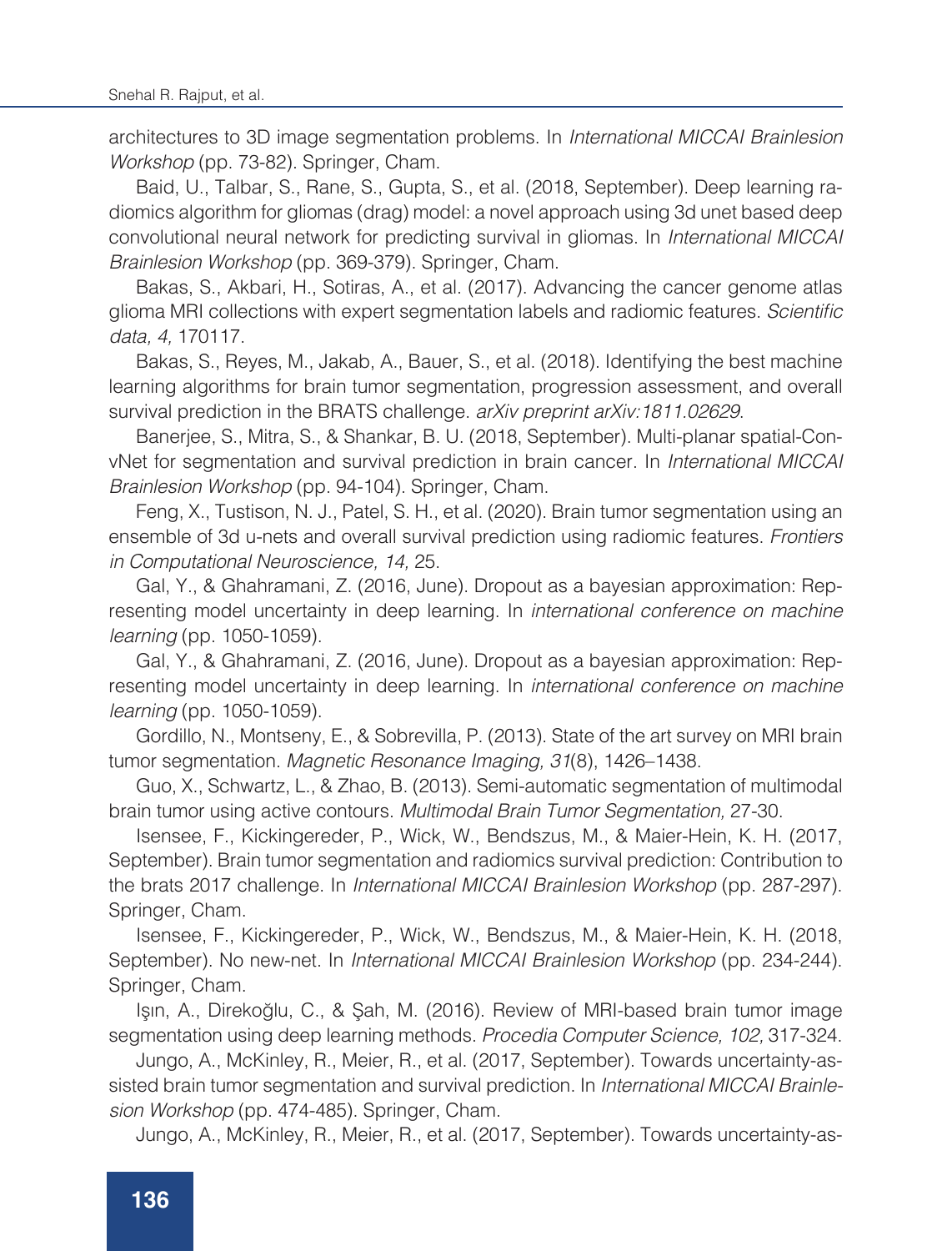sisted brain tumor segmentation and survival prediction. In *International MICCAI Brainlesion Workshop* (pp. 474-485). Springer, Cham.

Kendall, A., Badrinarayanan, V., & Cipolla, R. (2015). Bayesian segnet: Model uncertainty in deep convolutional encoder-decoder architectures for scene understanding. *arXiv preprint arXiv:1511.02680.*

Kendall, A., & Gal, Y. (2017). What uncertainties do we need in bayesian deep learning for computer vision? In *Advances in neural information processing systems* (pp. 5574-5584).

Lakshminarayanan, B., Pritzel, A., & Blundell, C. (2017). Simple and scalable predictive uncertainty estimation using deep ensembles. In *Advances in neural information processing systems* (pp. 6402-6413).

McKinley, R., Meier, R., & Wiest, R. (2018, September). Ensembles of densely-connected CNNs with label-uncertainty for brain tumor segmentation. In *International MIC-CAI Brainlesion Workshop* (pp. 456-465). Springer, Cham.

Menze, B. H., Jakab, A., Bauer, S., et al. (2014). The multimodal brain tumor image segmentation benchmark (BRATS). *IEEE transactions on medical imaging, 34*(10), 1993- 2024.

Milletari, F., Navab, N., & Ahmadi, S. A. (2016, October). V-net: Fully convolutional neural networks for volumetric medical image segmentation. In *2016 fourth international conference on 3D vision (3DV)* (pp. 565-571). IEEE.

Myronenko, A. (2018, September). 3D MRI brain tumor segmentation using autoencoder regularization. In *International MICCAI Brainlesion Workshop* (pp. 311-320). Springer, Cham.

Prastawa, M., Bullitt, E., Moon, N., et al. (2003). Automatic brain tumor segmentation by subject specific modification of atlas priors1. *Academic radiology, 10*(12), 1341-1348.

Preston, D. (2006, November 30). MRI Basics. Retrieved from: http://casemed.case. edu/clerkships/neurology/Web%20Neurorad/MRI%20Basics.htm

Ronneberger, O., Fischer, P., & Brox, T. (2015, October). U-net: Convolutional networks for biomedical image segmentation. In *International Conference on Medical image computing and computer-assisted intervention* (pp. 234-241). Springer, Cham.

Sauwen, N., Acou, M., Sima, D. M., et al. (2017). Semi-automated brain tumor segmentation on multi-parametric MRI using regularized non-negative matrix factorization. *BMC Medical Imaging, 17*(1,29).

Shboul, Z. A., Vidyaratne, L., Alam, M., & Iftekharuddin, K. M. (2017, September). Glioblastoma and survival prediction. In *International MICCAI Brainlesion Workshop* (pp. 358-368). Springer, Cham.

Sim, K. S., Nia, M. E., Tso, C. P., & Kho, D. T. K. (2016). Brain Ventricle Detection Using Hausdorff Distance. *Emerging Trends in Applications and Infrastructures for Computational Biology, Bioinformatics, and Systems Biology,* 523-531.

Sun, L., Zhang, S., & Luo, L. (2018, September). Tumor segmentation and survival prediction in glioma with deep learning. In *International MICCAI Brainlesion Work-*